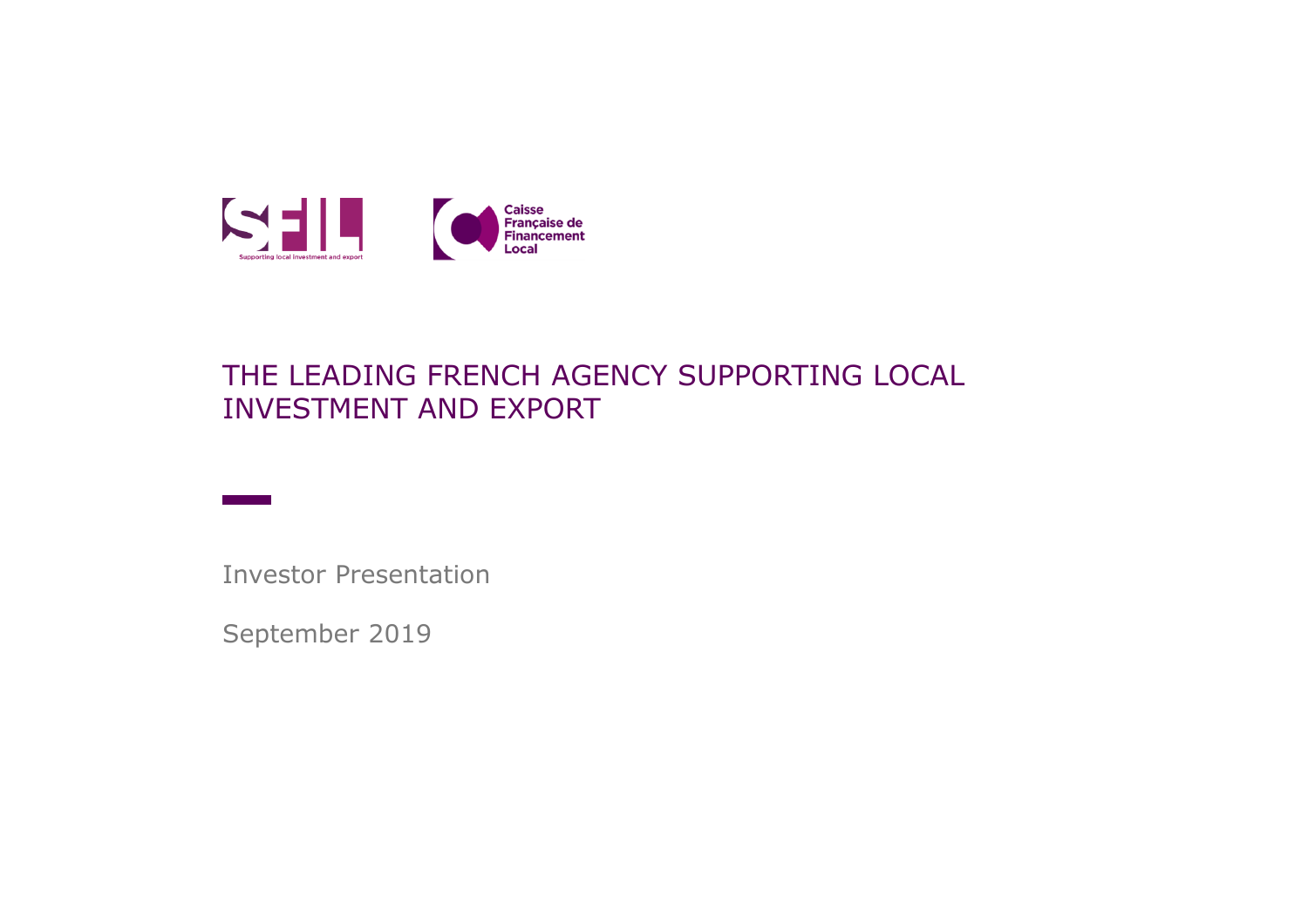#### **Disclaimer**

This document does not constitute or form part of any offer or solicitation to purchase or subscribe for securities and should not be considered as <sup>a</sup> recommendation by SFIL and/or CAFFIL that any recipient of this document should subscribe for or purchase any securities. The distribution of this document may be restricted by law or regulation in certain countries. Accordingly, persons who come into possession of this document should inform themselves of and observe these restrictions.

This document is not intended for distribution to, or use by, any person or entity in any jurisdiction or country where such distribution or use would be contrary to law or regulation. This document is not for distribution, directly or indirectly, in or into the United States of America or to any "US Person" as defined in the U.S. Securities Act of 1933, as amended (the "Securities Act").

In addition, this document is being distributed to and is directed only at persons in member states of the European Economic Area ("EEA") who are "qualified investors" within the meaning of article 2(1)(e) of the Prospectus Directive (directive 2003/71/EC), as amended, to the extent implemented in the relevant member state ("Qualified Investors"). Any person in the EEA who receives this document will be deemed to have represented and agreed that it is <sup>a</sup> Qualified Investor. Any such recipient will also be deemed to have represented and agreed that it has not received this document on behalf of persons in the EEA other than Qualified Investors. SFIL and/or CAFFIL will rely upon the truth and accuracy of the foregoing representations and agreements.

Some information or opinions contained in this document (i) have been compiled or arrived at by SFIL and CAFFIL from sources believed to be reliable, but SFIL and CAFFIL do not make any representation as to their accuracy or completeness and (ii) are given at the date mentioned in the presentation and are subject to change without notice.

This document is not to be relied upon as such or used in substitution for the exercise of any independent judgment and each recipient must make its own investigation as to the opportunity of any investment in SFIL and/or CAFFIL.



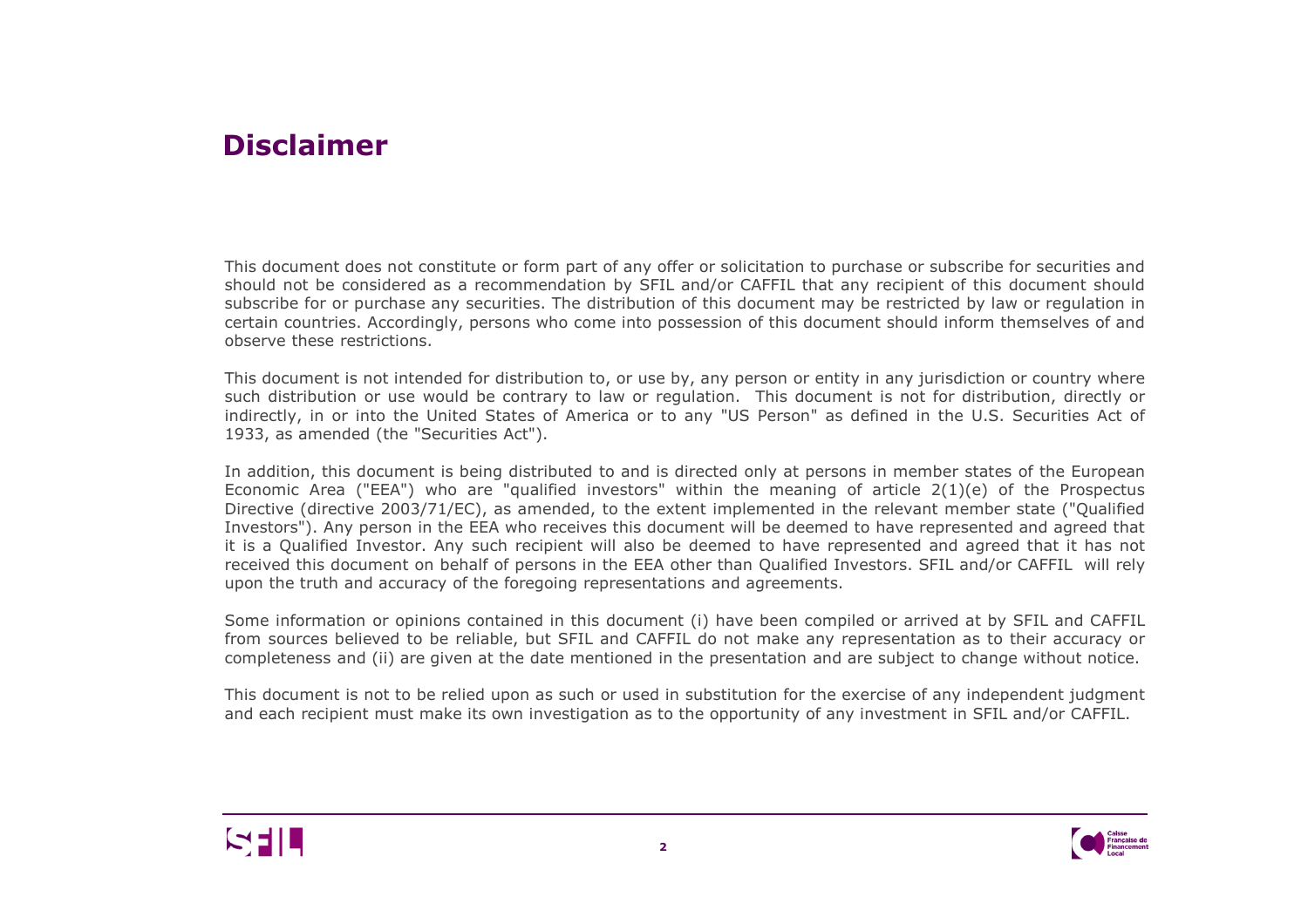## **AGENDA**

#### **1. A PUBLIC SET UP WITH TWO PUBLIC POLICY MISSIONS**

FIRST LENDER TO THE FRENCH LOCAL PUBLIC SECTOR

LEADING LIQUIDITY PROVIDER FOR EXPORT LOANS

2. GROUP FUNDING STRATEGY

CAFFIL - LEADING PUBLIC SECTOR COVERED BOND ISSUER

SFIL – REGULAR BENCHMARK ISSUER IN EUR AND USD

ESG BOND ISSUANCE



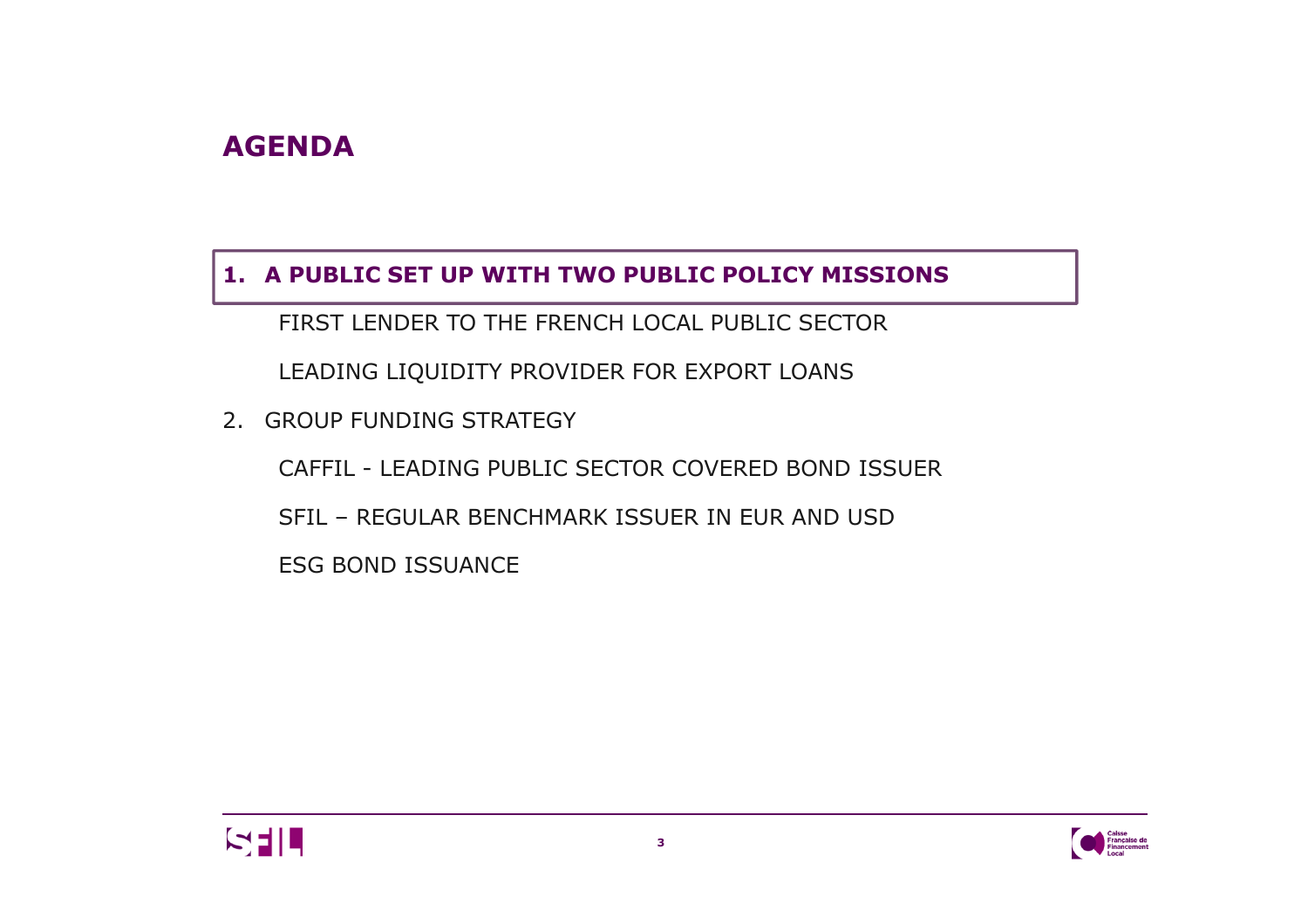## **A PUBLIC SET UP WITH TWO PUBLIC POLICY MISSIONS**FIRST LENDER TO THE FRENCH LOCAL PUBLIC SECTOR

- SFIL was set up in <sup>2013</sup> by the State to ensure <sup>a</sup> **stable access to long dated funding** for the French local public sector
- $\mathcal{L}_{\mathcal{A}}$ Loans to the local public sector are provided in **partnership with La Banque Postale**
- $\mathbf{m}$  . Since 2015, SFIL is the **leading loan provider** to the French local public sector with <sup>a</sup> **market share between 20% and 25%**
- **P Over EUR 25 billion new local public sector loans** have been provided since 2013 with **Contract maturities between <sup>10</sup> and <sup>30</sup> years**





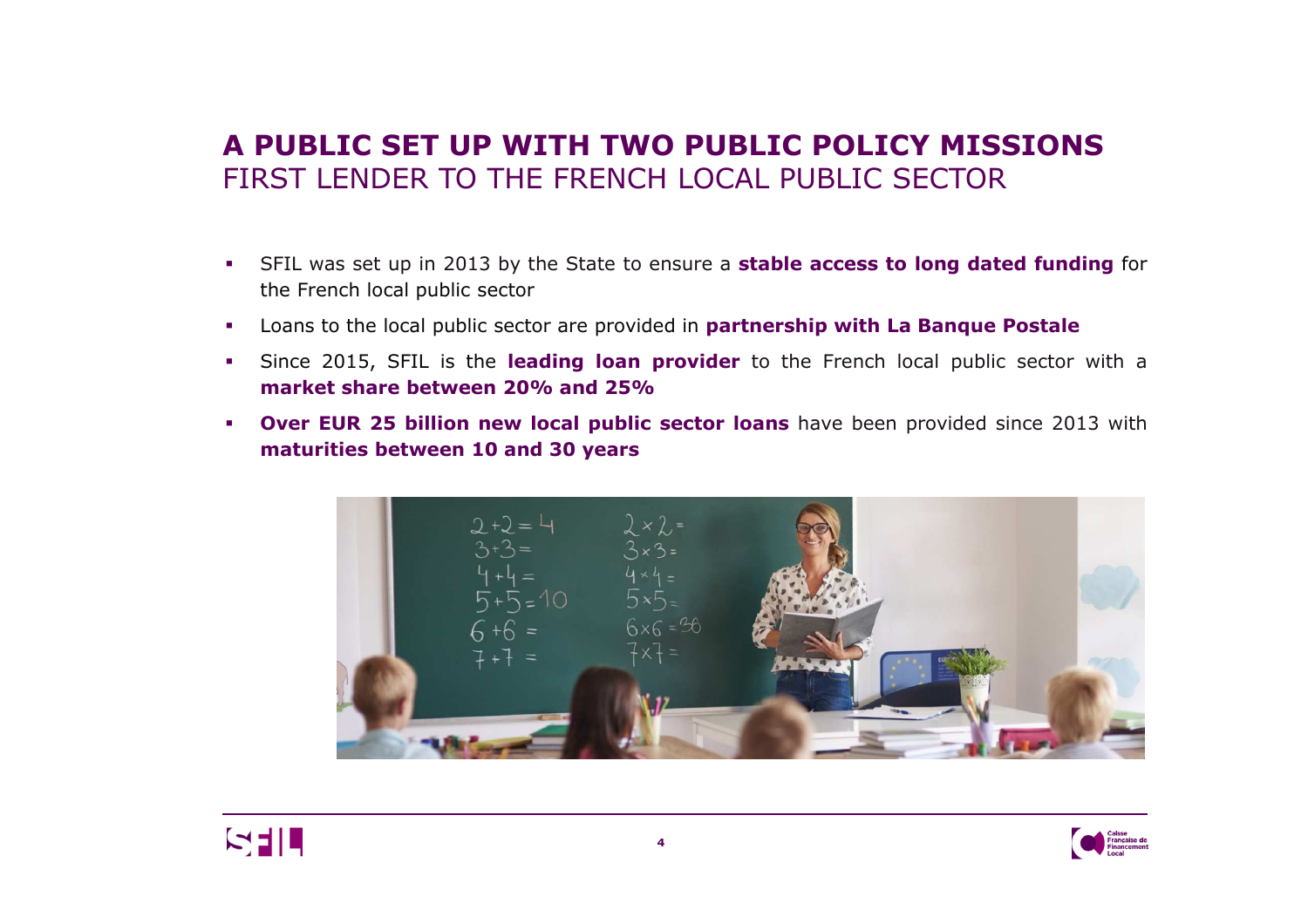### **A PUBLIC SET UP WITH TWO PUBLIC POLICY MISSIONS**LEADING LIQUIDITY PROVIDER FOR FRENCH EXPORT LOANS

- The refinancing of large **French export contracts** was entrusted in <sup>2015</sup> by the French State – with the authorization of the European Commission - as second public policy mission to SFIL
- SFIL acts as pure **public refinancing platform with no direct origination activity** in partnership with commercial banks
- The activity is limited to large **export loans fully guaranteed by the French Republic** –SFIL does not refinance any private sector exposures
- With **EUR 7.4 billion** of loans refinanced since June <sup>2016</sup> SFIL is the leading liquidity provider (45% market share) for the re-financing of large export loans with <sup>a</sup> public guarantee





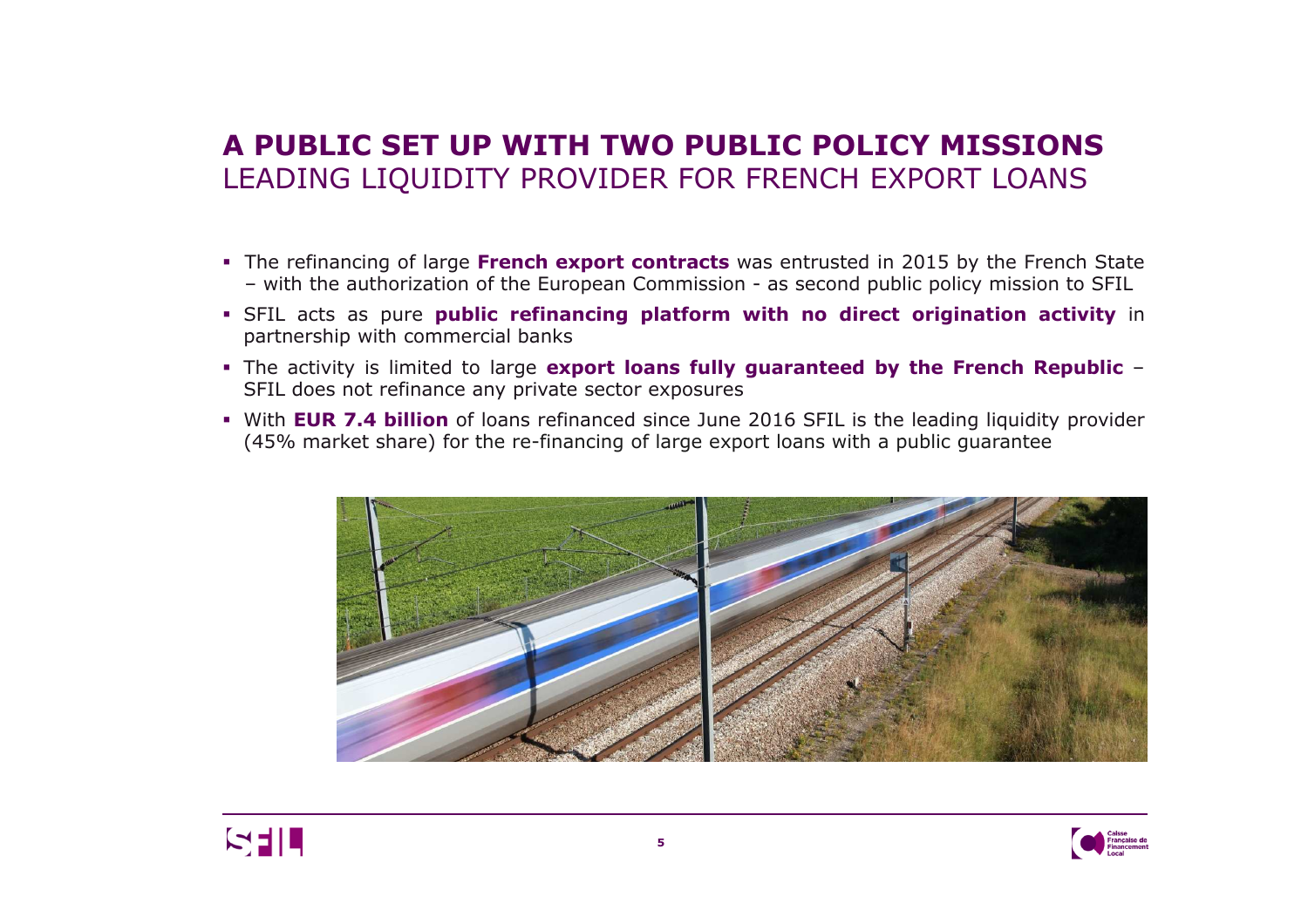## **A PUBLIC SET UP WITH TWO PUBLIC POLICY MISSIONS**PUBLIC OWNERSHIP AND CLOSE LINKS TO THE STATE

- 100% publicly owned, fully regulated financial<br>institution supervised by the FCB and 7<sup>th</sup> institution supervised by the ECB and 7<sup>th</sup> French credit institution by assets
- **1** Debt issued by SFIL **classified as LCR Level**<br>1 **under** Article 10.1.(e)(i) of the LCR **1** under Article 10.1.(e)(i) of the LCR delegated act

**"***The issuer is … incorporated or established by the central government of a Member State … [that is] under the legal obligation to protect [its] … economic basis and maintain its financial viability throughout its life-time…***"** 

- Bonds issued by SFIL are eligible for **asset purchases under PSPP,** CAFFIL covered bonds are eligible for **CBPP3 purchases and** CAFFIL benchmark issuance is classified as **LCR level <sup>1</sup>**
- On 15<sup>th</sup> November 2018 the French Republic<br>and CDC announced the initiation of talks and CDC announced the initiation of talks<br>aimed at **transferring the controlling** aimed at **transferring the controlling stake in SFIL to CDC –** this transfer will not impact the **degree of commitment of the State and CDC** to protect the economic basis and preserve the financial strength of SFIL





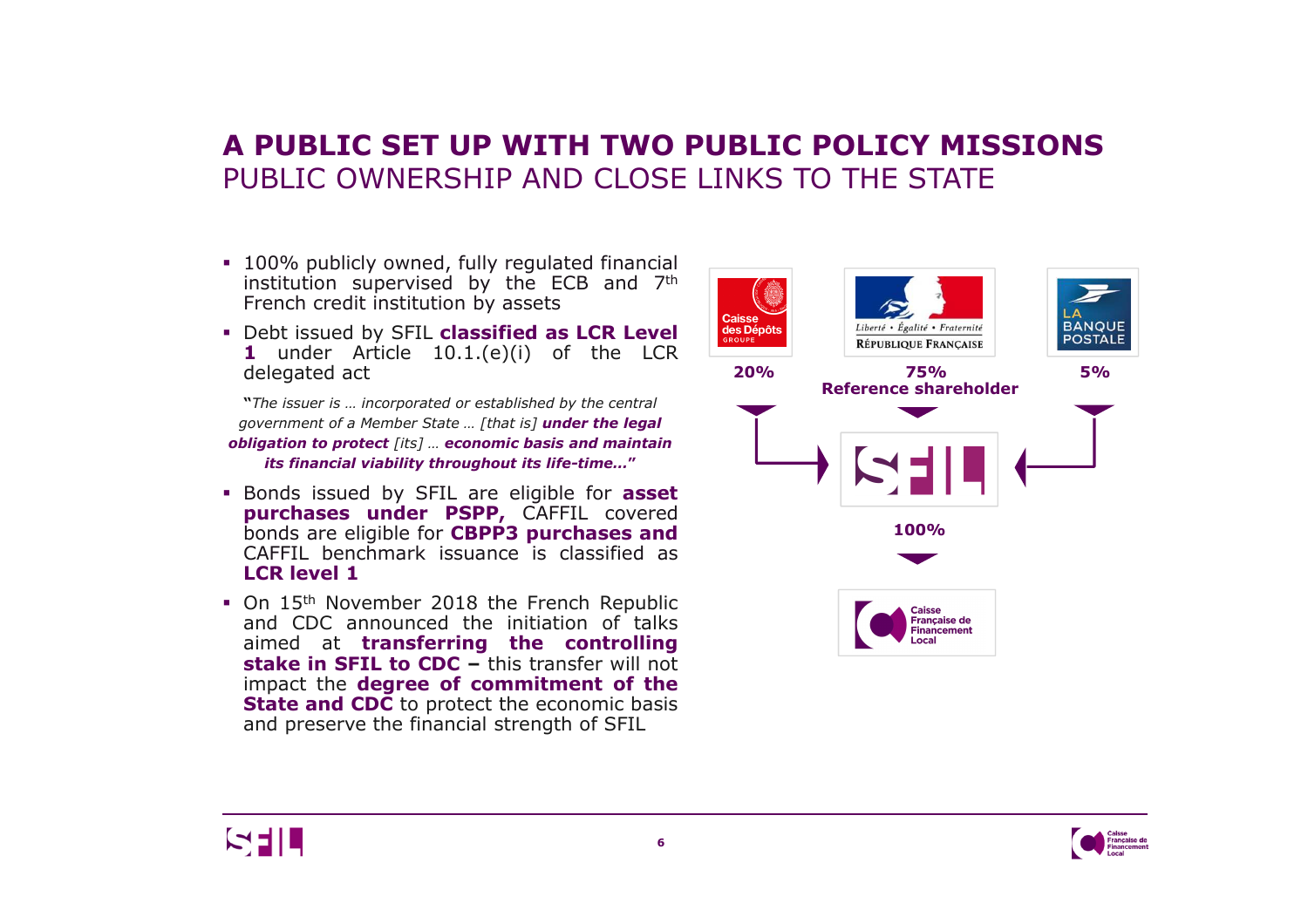### **A PUBLIC SET UP WITH TWO PUBLIC POLICY MISSIONS**PLANNED TRANSFER OF CONTROL TO CDC

- In August 2018, the State announced plans to<br>create a **major public financial unit** around create <sup>a</sup> **major public financial unit** around CDC at the service of local authorities, companies and citizens across the French territory
- On November 15<sup>th</sup>, the French Government<br>and CDC announced the initiation of talks to and CDC announced the initiation of talks to **transfer control of SFIL to CDC**, the aim is for SFIL to join the new public financial set up built around CDC
- **State and CDC are committed** that, as a<br>**Presult of this operation. SEU's ownership will** result of this operation, SFIL's ownership will remain entirely public and its **public development bank status** will be maintained, and that SFIL's economic basis<br>and financial strength will be preserved and financial strength will be preserved
- **Its shareholders will continue to provide the**<br>**Inecessary support to SETI** in line with **necessary support to SFIL**, in line with applicable regulations

# Liberté • Égalité • Fraternite RÉPUBLIQUE FRANÇAISE RÉPUBLIQUE FRANÇAIS des Dér **MINISTÈRE DE L'ÉCONO** Controlling stake in SFIL to be transferred to CDC**Currently** Currently20%\*75%\*

\* La Banque Postale holds a stake of 5%





#### *Control to be transferred to CDC*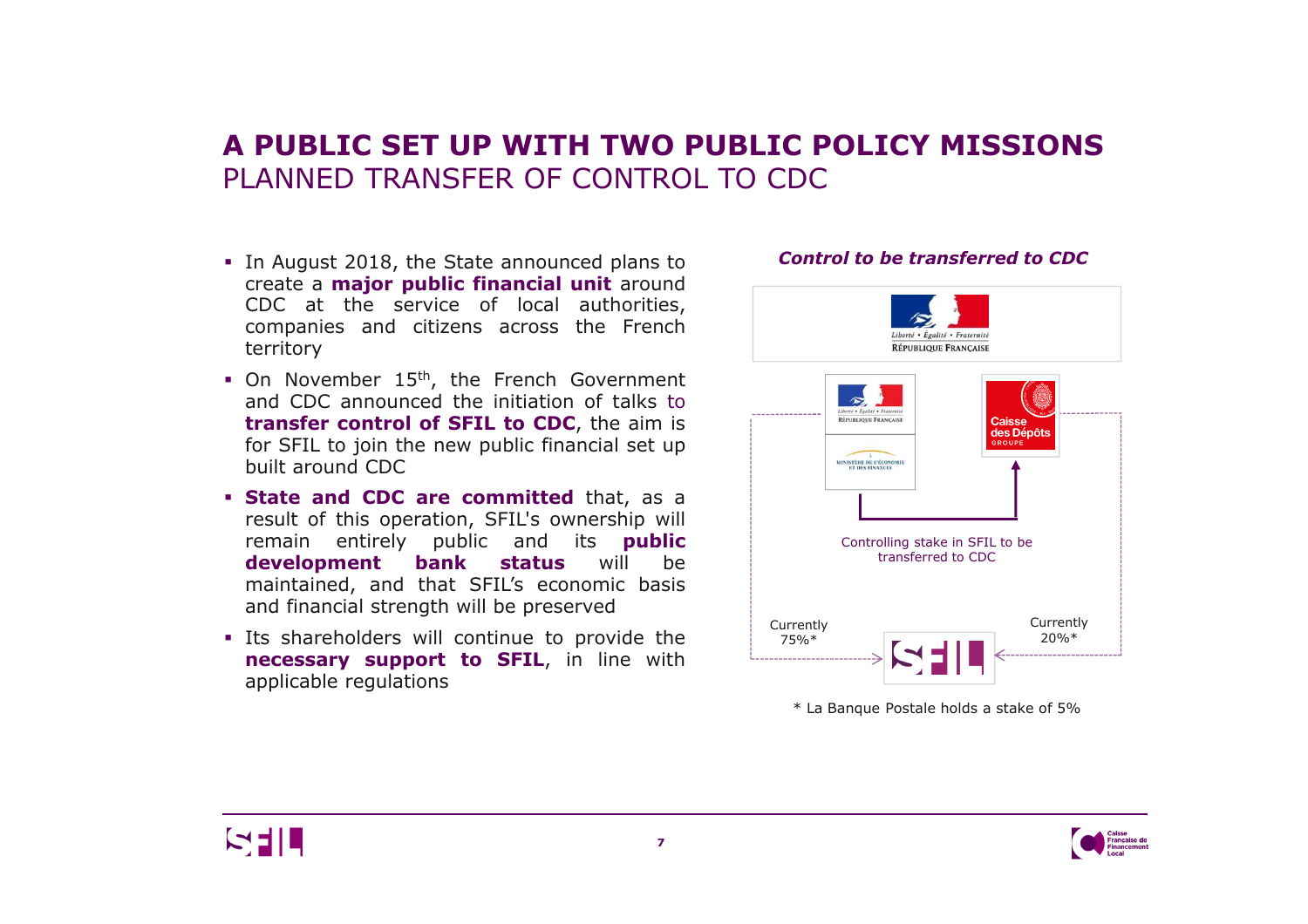# **A PUBLIC SET UP WITH TWO PUBLIC POLICY MISSIONS**STRONG CREDIT RATINGS

- **100% public ownership** and commitment by its shareholders to ensure that the economic<br>hasis of SEU is protected and the financial streagth arecenyed basis of SFIL is protected and the financial strength preserved
- SFIL is rated on the same level as the French Republic by S&P and one notch below by<br>Meedv's and DRRS Moody's and DBRS
- Strategic importance based on the central role for the financing of **two key segments** of the French economy
- There is an additional rating pick-up for covered bonds issued by CAFFIL based on the over-<br>collateralization and the covered bond local framework collateralization and the covered bond legal framework

| <b>DBRS</b> | 5& P | Moody's | <b>Issuer Ratings</b>  |
|-------------|------|---------|------------------------|
| AAA         |      | $Aa2*$  | <b>French Republic</b> |
|             |      |         |                        |

| <b>Issuer Ratings</b>   | Moody's | <b>S&amp;P</b> | <b>DBRS</b>  |
|-------------------------|---------|----------------|--------------|
| <b>SFIL - Long Term</b> | $Aa3*$  | AA             | AA (high)    |
| SFIL - Short Term       | $P-1$   | $A - 1 +$      | $R-1$ (high) |
| CAFFIL - Long Term      | Aaa     | $AA+$          | AAA          |

\* Positive outlook



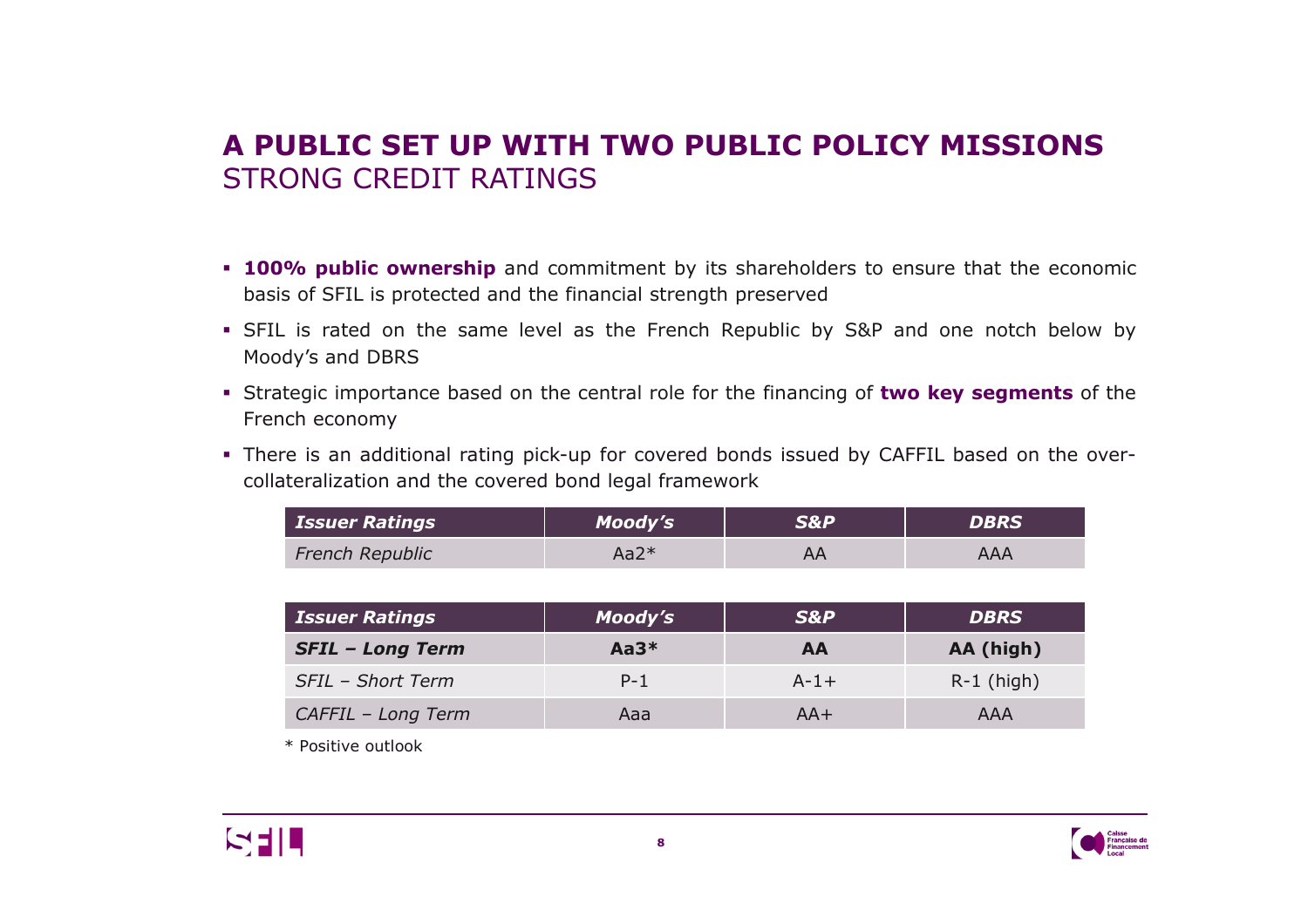## **A PUBLIC SET UP WITH TWO PUBLIC POLICY MISSIONS**SIMPLE AND STRAIGHTFORWARD BALANCE SHEFT

- Simple balance sheet with **total assets of EUR 77.5 billion**, activity **limited to the refinancing of public sector assets**
- SFIL capital levels **very significantly above SREP requirements** of CET1 ratio of 7.75%, Tier <sup>1</sup> Capital Ratio of 9.25% and Total Capital Ratio of 11.25%
- Long term refinancing mainly via **issuance of covered bonds,** additional liquidity is raised **via issuance by SFIL** and via credit facilities provided by shareholders
- **Moderate profitability** (2018 ROE of 4%) in line with role as public development bank

*Consolidated main balance sheet items (including CAFFIL)June <sup>30</sup>th, 2019 - (EUR billion, notional amounts)*

| Loans and securities     | 57.1 | Covered bonds            | 51.1 |
|--------------------------|------|--------------------------|------|
| Cash assets              | 2.9  | SFIL bond issuance       | 7.1  |
| Cash collateral paid     | 2.4  | Shareholder refinancing  | 0.7  |
|                          |      | Commercial paper         | 0.6  |
|                          |      | Equity                   | 1.6  |
|                          |      | Cash collateral received | 1.8  |
| <b>CET1 ratio: 24.6%</b> |      |                          |      |



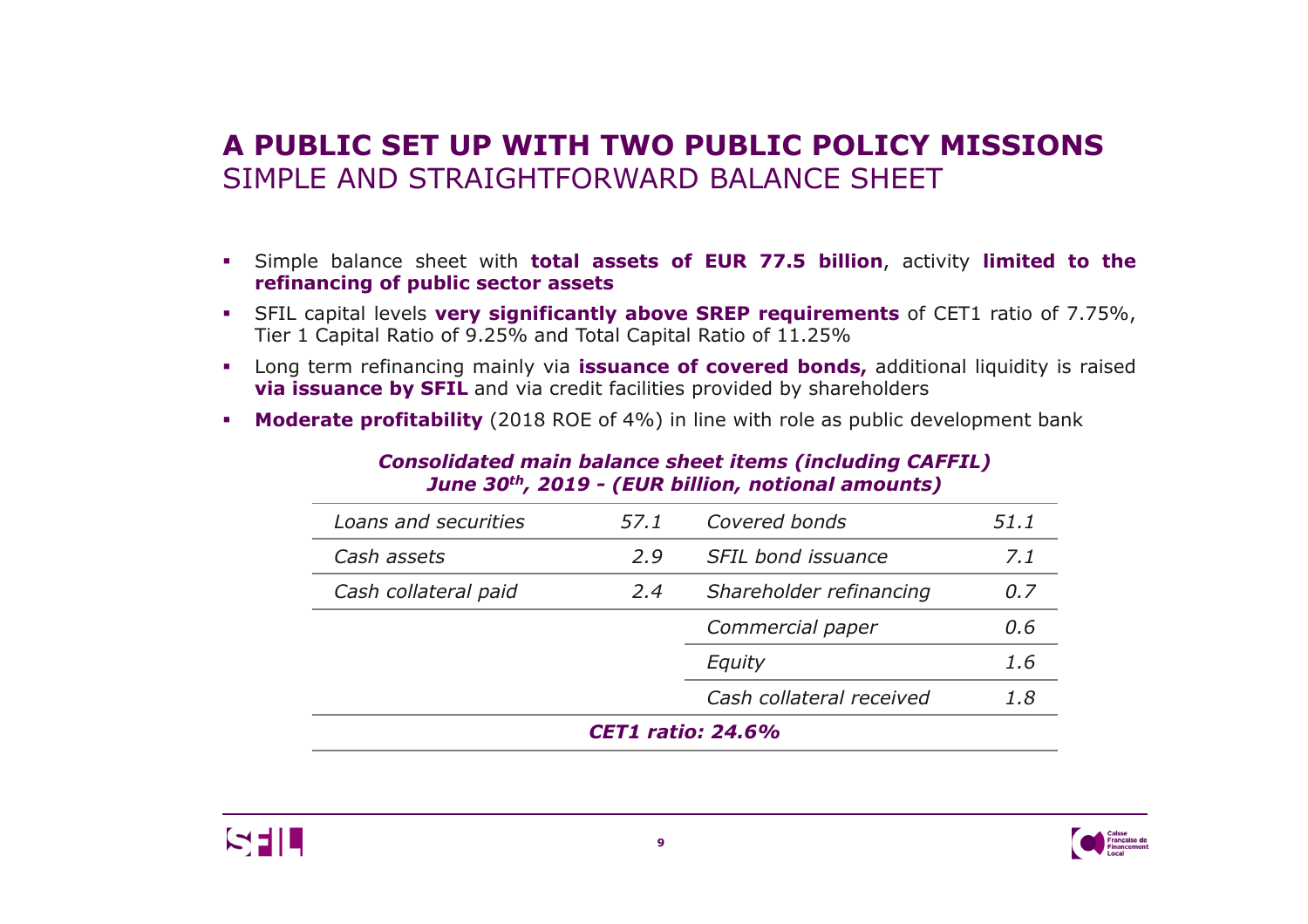## **A PUBLIC SET UP WITH TWO PUBLIC POLICY MISSIONS**HIGHLY GRANULAR PUBLIC SECTOR PORTFOLIO



#### *CAFFIL public sector portfolio as of June 30th 2019*

- High granularity with over **14,000 counterparties**
- Origination activity **limited to French assets** :
	- Local government and public hospital loans,
	- Export loans benefitting from a French State guarantee
- International legacy portfolio managed in runoff, **French assets to increase above 91%**  over the coming 4 years
- The share of exposures linked to the **export activity** will increase gradually and should be **close to 15% within four to five years**



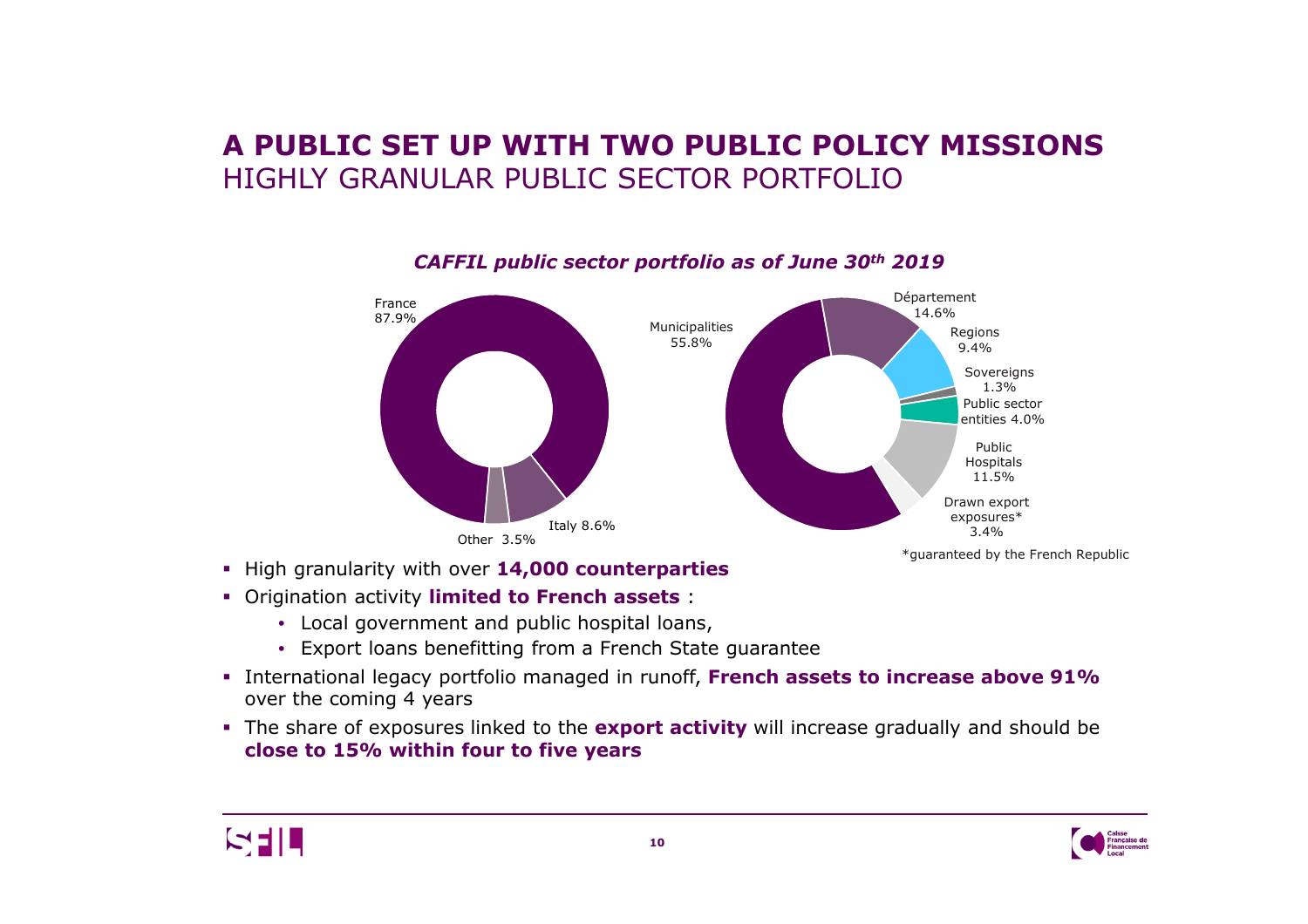# **A PUBLIC SET UP WITH TWO PUBLIC POLICY MISSIONS** CORPORATE RESPONSIBILITY

As one of the **signatories of the United Nations Global Compact**, SFIL contributes to the



- As leading lender to the French local public sector, SFIL plays a central role for the financing of<br>schools and nurseries, local public transport and public healthcare facilities **schools and nurseries, local public transport and public healthcare facilities**
- The export financing activity is limited to loans compliant with OECD **environmental and social guidelines**
- For sensitive projects <sup>a</sup> social and environmental **impact analysis is publicly available,** projects **based on coal energy are excluded** from the French public guarantee mechanism



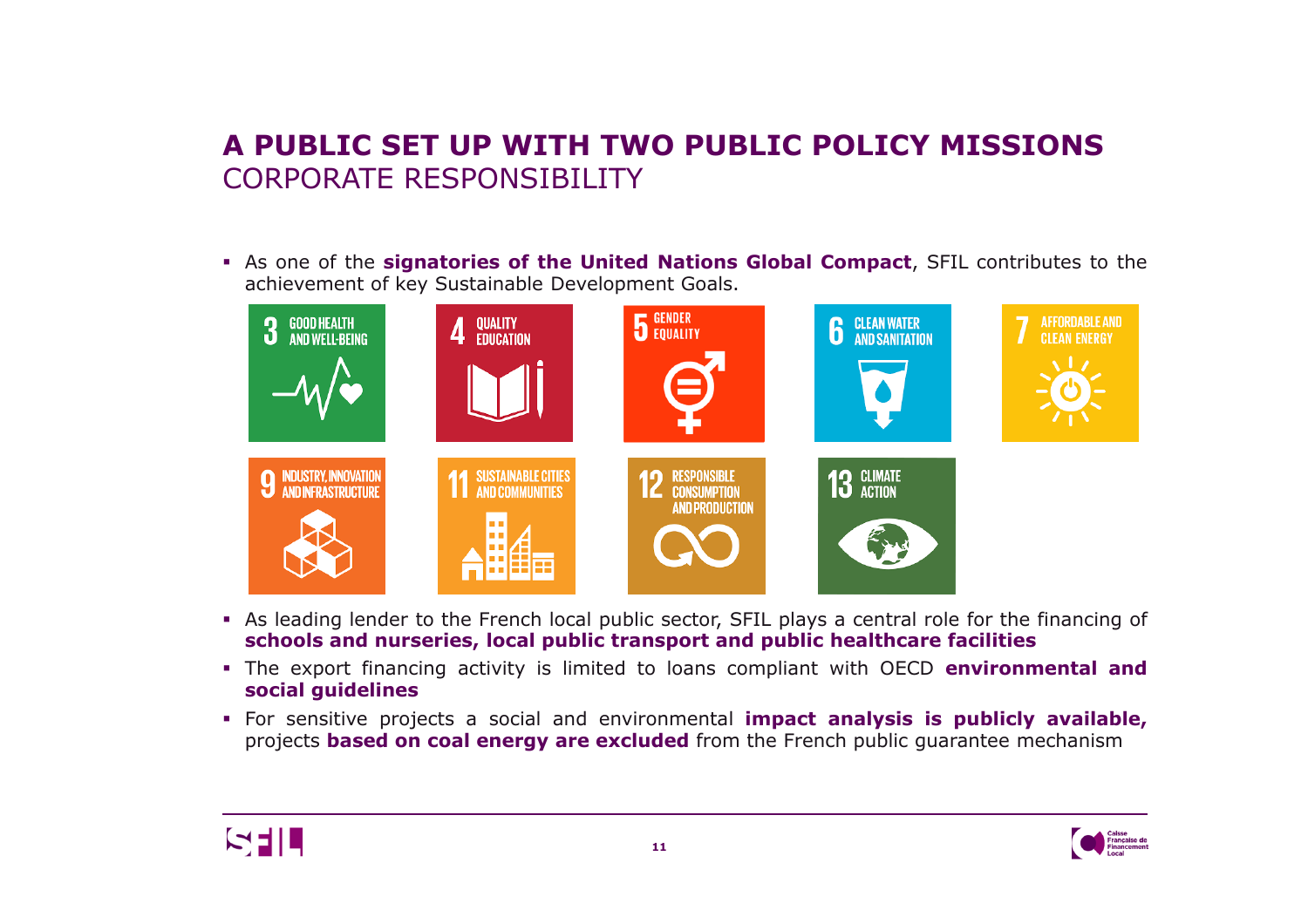## **AGENDA**

1. A PUBLIC SET UP WITH TWO PUBLIC POLICY MISSIONS

**FIRST LENDER TO THE FRENCH LOCAL PUBLIC SECTOR**

LEADING LIQUIDITY PROVIDER FOR EXPORT LOANS

2. GROUP FUNDING STRATEGY

CAFFIL - LEADING COVERED BOND ISSUER

SFIL – REGULAR BENCHMARK ISSUER IN EUR AND USD

ESG BOND ISSUANCE



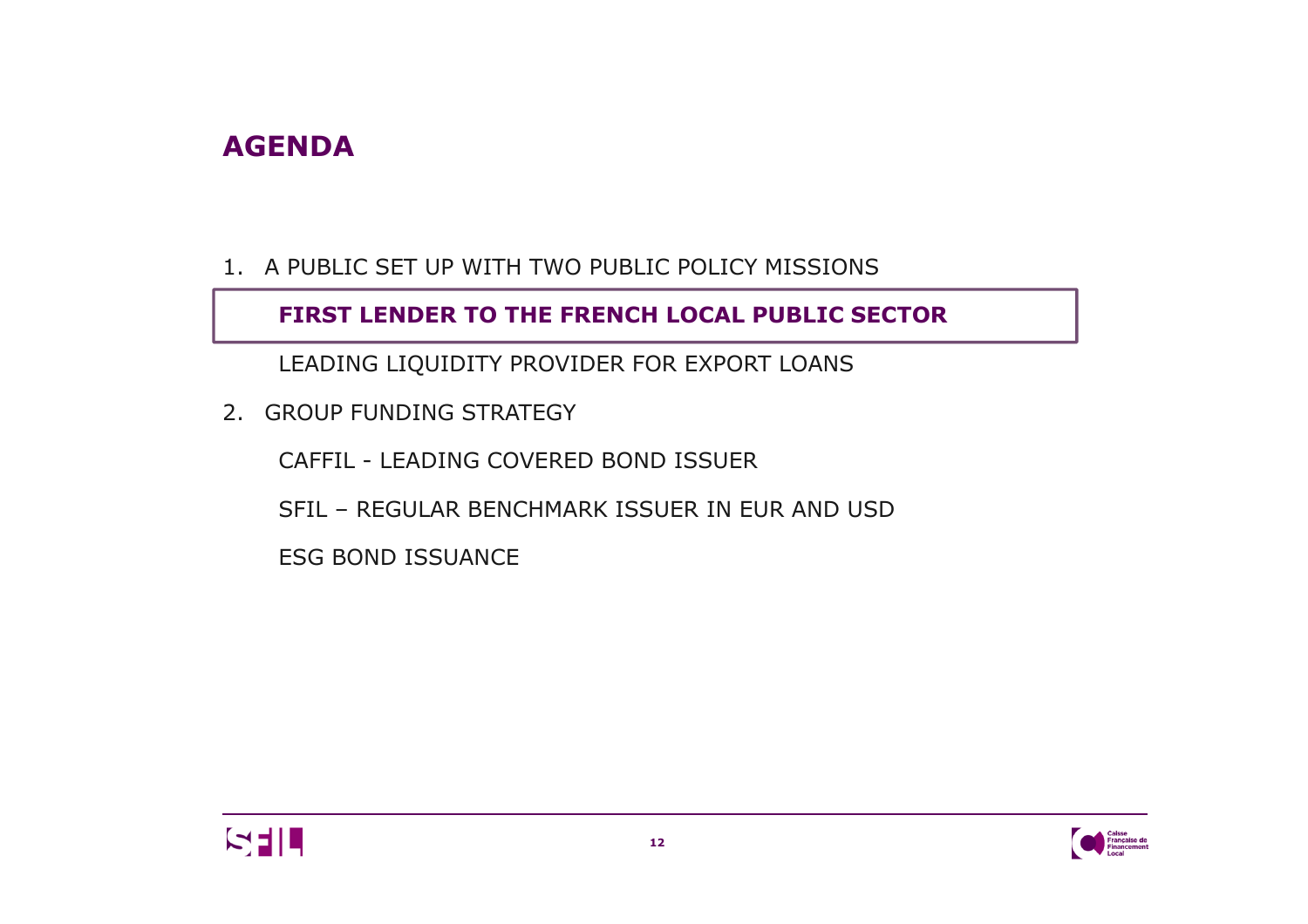## **FIRST LENDER TO THE FRENCH LOCAL PUBLIC SECTOR**STRICT FRAMEWORK AND SUPERVISION

- Strict framework under European Commission supervision, scope of **lending business is limited to French local public sector**
- Pricing at the going market rate, **no subsidization – full control of credit risk**
- **First lender** to the French local public sector, **market share between 20% and 25%%** and<br>) years **EUR 24.5 billion new local public sector loans** with maturities between <sup>10</sup> and <sup>30</sup> years since <sup>2013</sup>
- Commercial banks provide only around 40% of French local authority funding, underlining the<br>need for a public set un need for <sup>a</sup> public set up



#### *French local government funding sources (est.)*



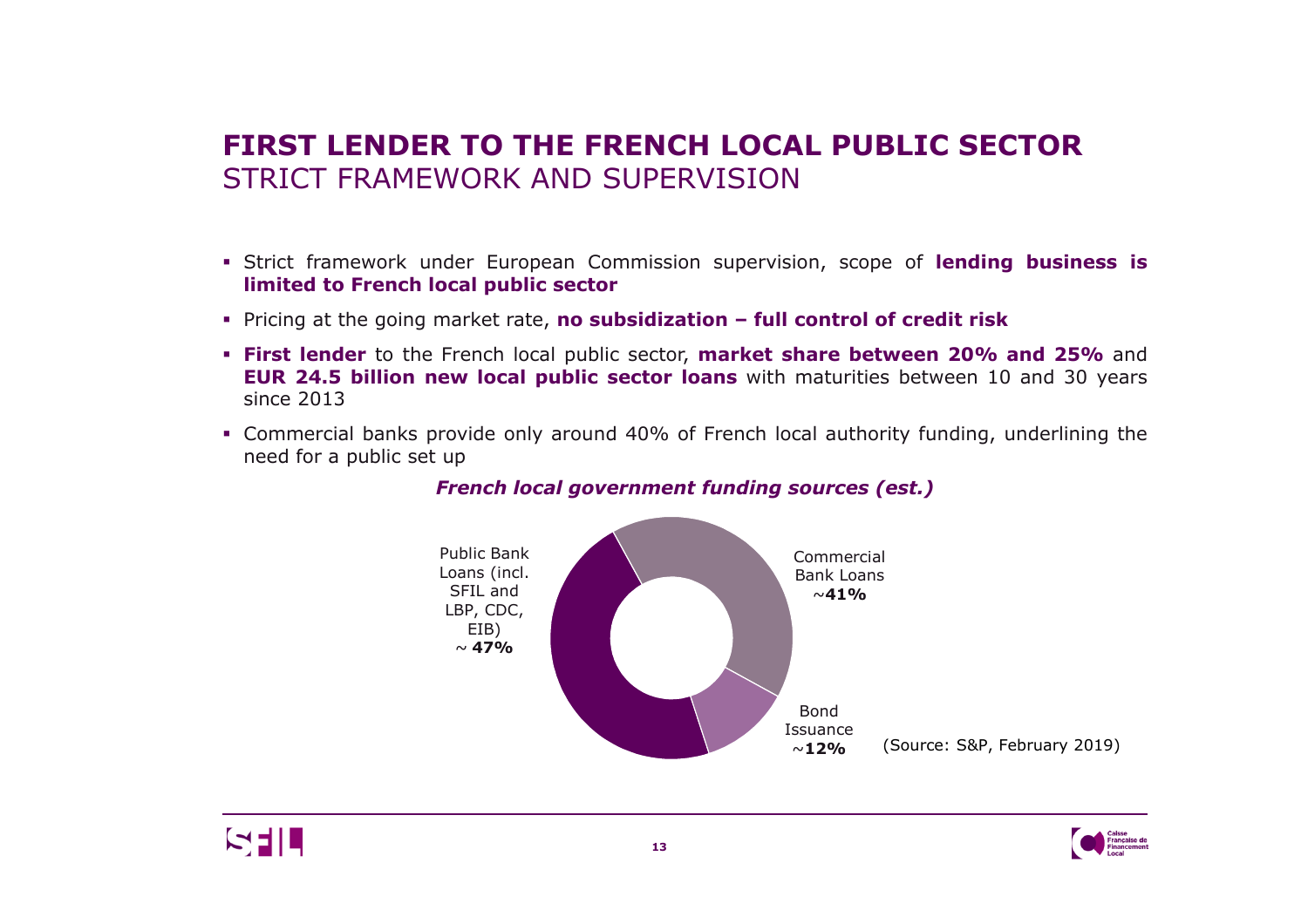## **FIRST LENDER TO THE FRENCH LOCAL PUBLIC SECTOR**2018 LOCAL PUBLIC SECTOR LENDING

- SFIL Group is the first local public sector lender with **<sup>2018</sup> lending of EUR 3.7 billion**
- Municipalities and associations of municipalities represent **two thirds of the <sup>2018</sup> lending activity**
- Looking ahead, the local government sector expected to play <sup>a</sup> key role in the **EUR <sup>57</sup> billion**  $\mathbf{B}^{\mathrm{max}}$ **public investment plan** announced by the government in September 2017 focusing on ecological transition, innovation, learning society and the digital State



(La Banque Postale and SFIL local public sector lending 2018)



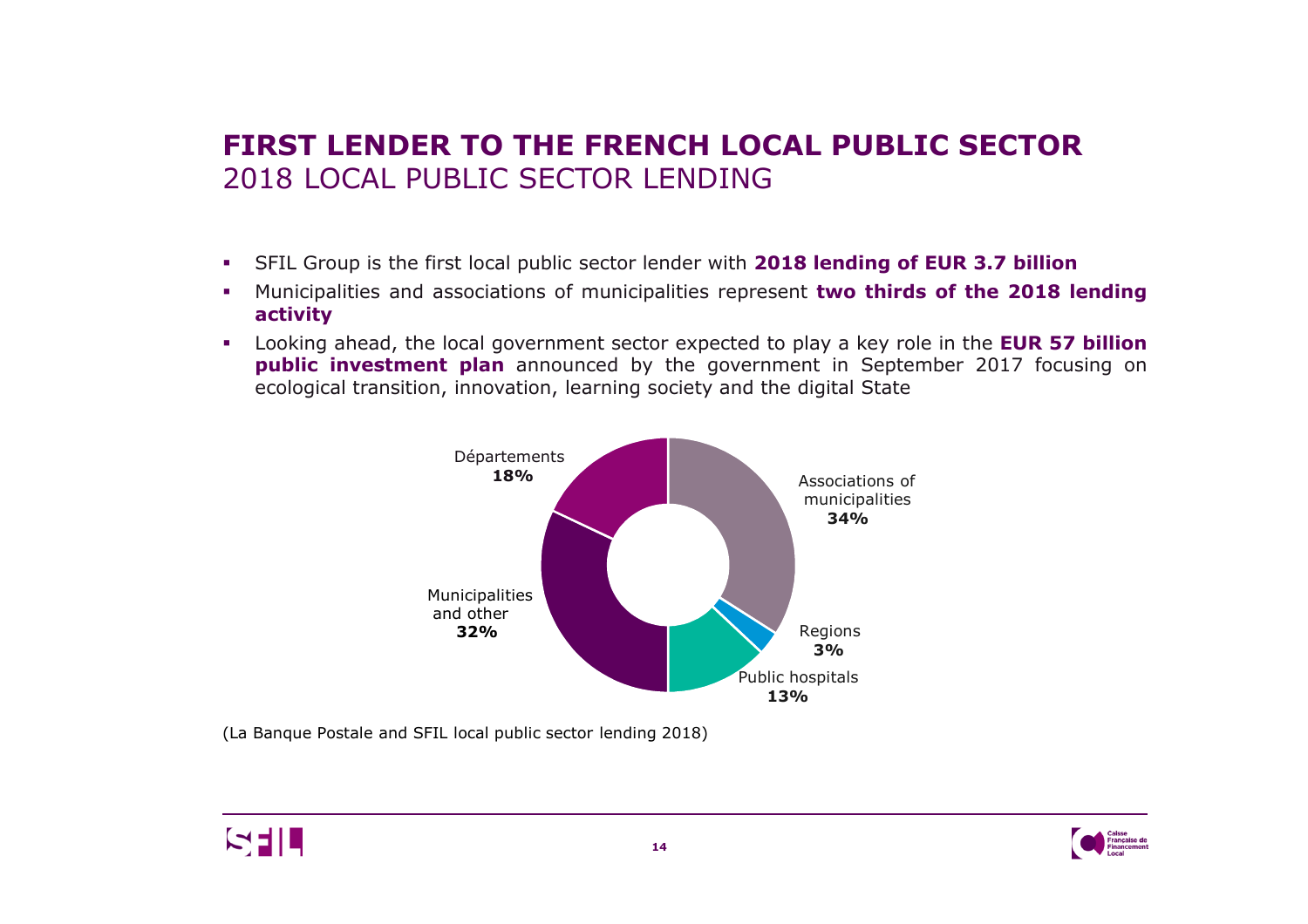## **AGENDA**

1. A PUBLIC SET UP WITH TWO PUBLIC POLICY MISSIONS

FIRST LENDER TO THE FRENCH LOCAL PUBLIC SECTOR

**LEADING LIQUIDITY PROVIDER FOR EXPORT LOANS**

2. GROUP FUNDING STRATEGY

CAFFIL - LEADING COVERED BOND ISSUER

SFIL – REGULAR BENCHMARK ISSUER IN EUR AND USD

ESG BOND ISSUANCE



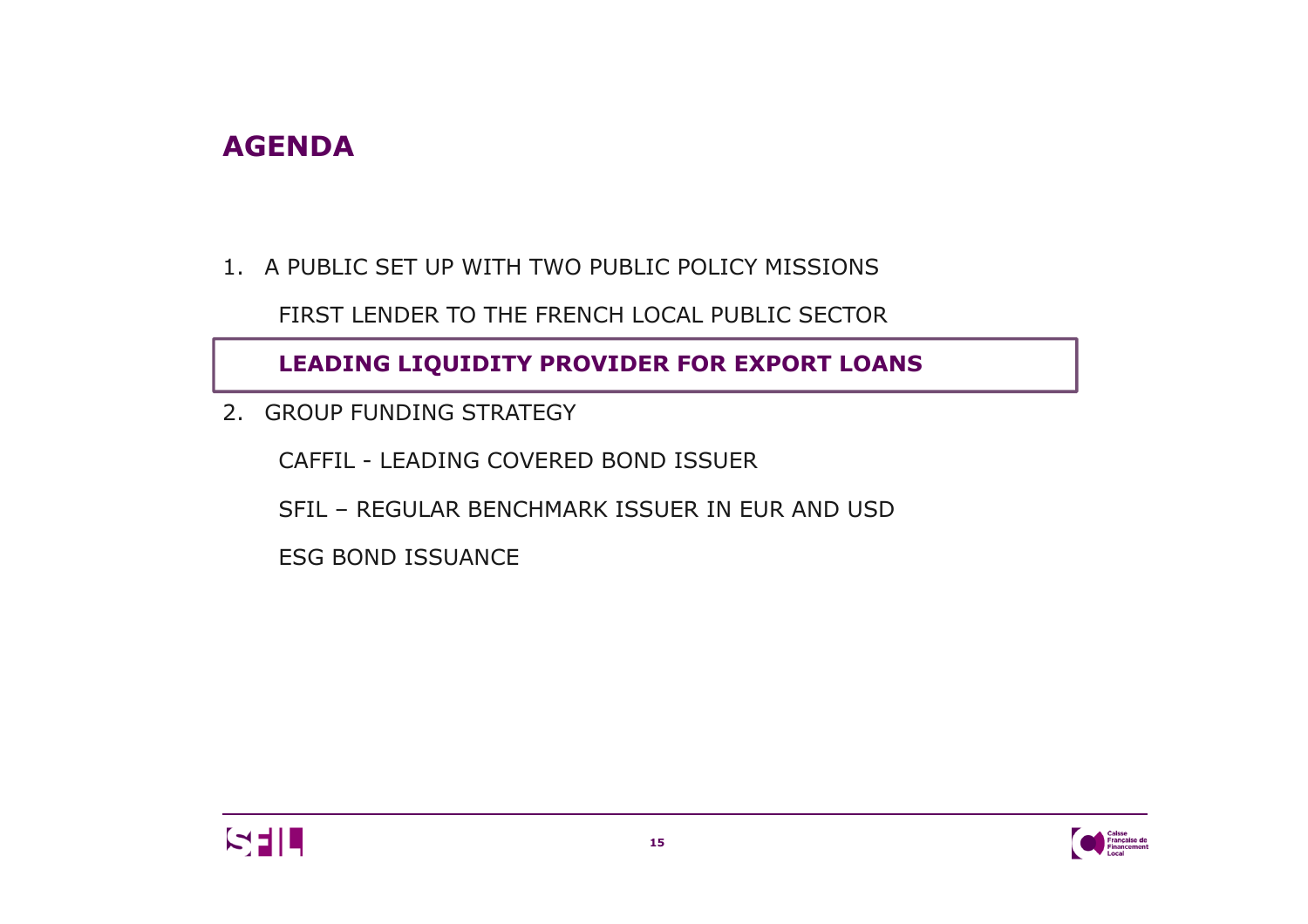## **LEADING LIQUIDITY PROVIDER FOR EXPORT LOANS** EXPORT SECTOR AS KEY PRIORITY FOR THE STATE

- Exports sector <sup>a</sup> **key priority for the State** to boost GDP growth
- French know-how for capital goods is widely recognized (energy, transportation, defense)
- However, exports represent **only 30% of France's GDP**, significantly **below the EU average of 44%** (source OECD)
- Competitive sales finance appears to be <sup>a</sup> significant success factor

#### *SFIL and BPI France are in charge of enhancing the French export credit scheme*





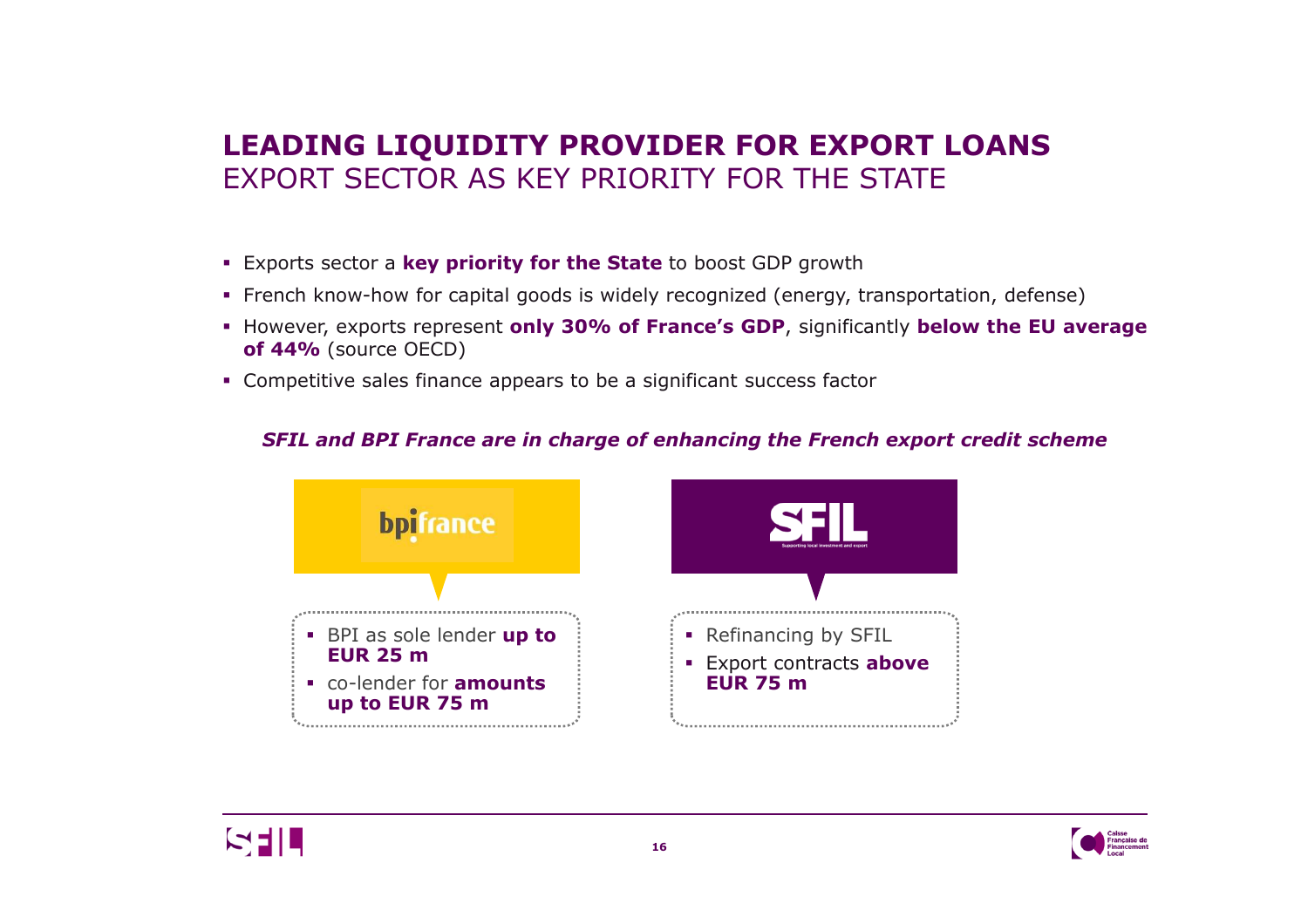# **LEADING LIQUIDITY PROVIDER FOR EXPORT LOANS** OPEN REFINANCING PLATFORM FOR EXPORT LOANS

- **SFIL provides a <b>refinancing platform** for loans with a French public export guarantee that is<br>conen to all commercial banks open to all commercial banks
- SFIL activity is limited to **100% French government exposures -** Export credit guarantee managed by Bpifrance Assurance Export, guarantee directly provided by the French State
- **SFIL acts as public refinancing platform,** the export bank acts as agent and originator
- The vast majority of OECD countries rely on a public set up for the refinancing of export loans,<br>the mechanism is comparable to set uns in Sweden (SEK), Finland (FEC), Germany (KEW) and the mechanism is comparable to set ups in Sweden (SEK), Finland (FEC), Germany (KFW) and Italy (CDP)





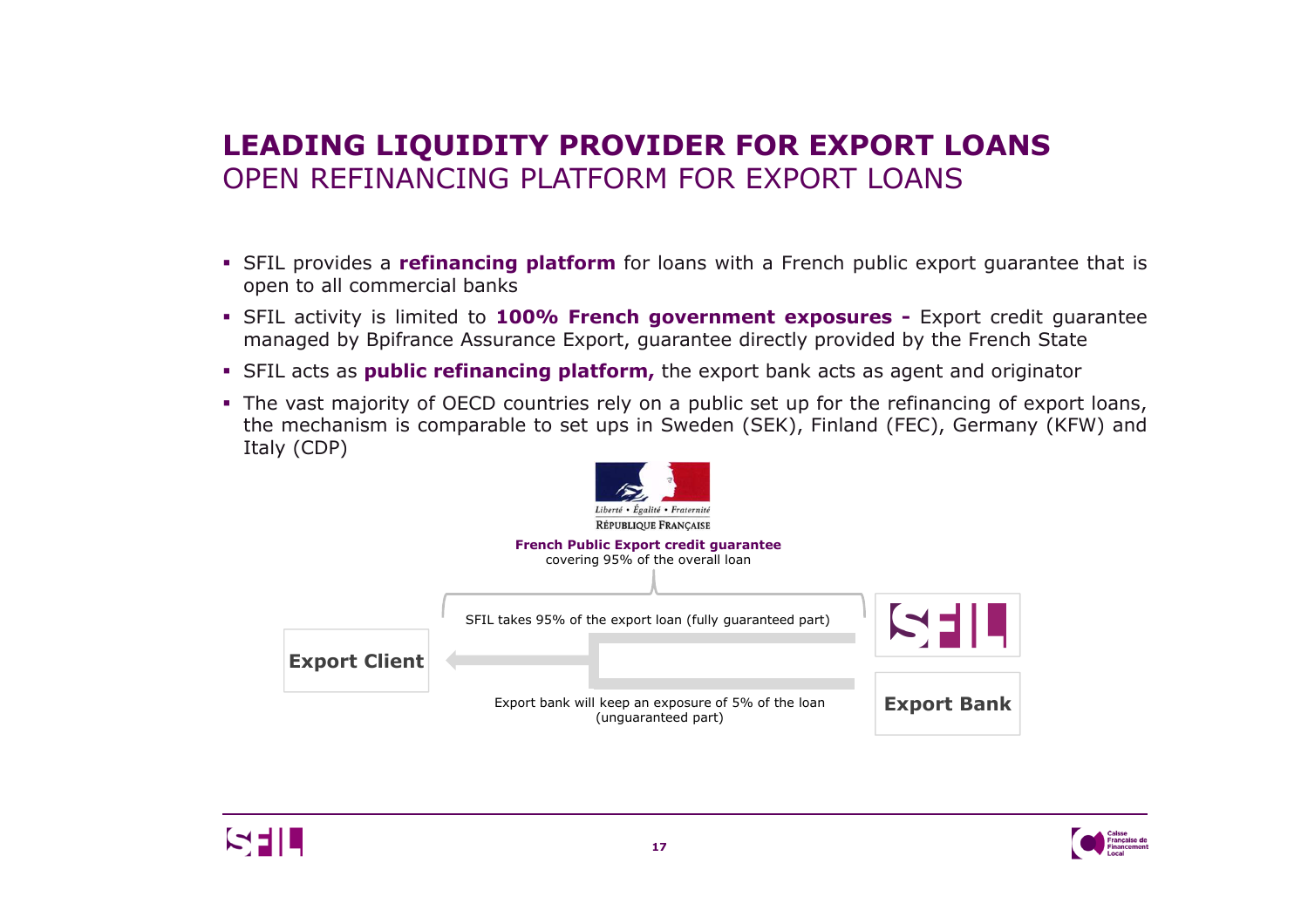## **LEADING LIQUIDITY PROVIDER FOR EXPORT LOANS** STRONG GROWTH OF THE EXPORT FINANCING ACTIVITY

- Framework agreements are in place with **<sup>25</sup> banks covering more than 95% of the market**
- Leading liquidity provider with **<sup>a</sup> market share of 45% and EUR 7.4 billion** refinanced since June <sup>2016</sup>
- Very solid outlook with 101 potential transactions and a total contract volume of EUR 28<br>**Aillion** (June 30th 2019) **billion** (June 30th 2019)
- **EUR 1.8 billion disbursed**, this will increase significantly over the next years based on the transactions already signed transactions already signed
- The State has extended the scope of the French public export guarantee mechanism and the<br>mission of SEU \* **to include strategic projects for the French economy** from 2019 mission of SFIL\* - **to include strategic projects for the French economy** from <sup>2019</sup> onwards

| <b>CHANTIERS</b><br><b>DE L'ATLANTIQUE</b>                    |                                      | <b>CHANTIERS</b><br><b>DE L'ATLANTIQUE</b>                    | <b>TechnipFMC</b>                     | <b>BOUYGUES</b>                     | <b>VINCITS</b>                   |
|---------------------------------------------------------------|--------------------------------------|---------------------------------------------------------------|---------------------------------------|-------------------------------------|----------------------------------|
| <b>Chantiers de</b><br>l'Atlantique<br><b>EUR 1.3 billion</b> | <b>GE France</b><br><b>EUR 171 m</b> | <b>Chantiers de</b><br>l'Atlantique<br><b>EUR 2.5 billion</b> | <b>TechnipFMC</b><br><b>USD 450 m</b> | <b>Bouygues</b><br><b>EUR 140 m</b> | <b>Vinci</b><br><b>EUR 450 m</b> |
| Cruise ships                                                  | Electric sub-stations                | Cruise ships                                                  | LNG project                           | Electrical network                  | Infrastructure                   |
| 2017                                                          | 2017                                 | 2017                                                          | 2017                                  | 2018                                | 2018                             |

\*subject to European Commission approval (2017 and <sup>2018</sup> selected transactions)



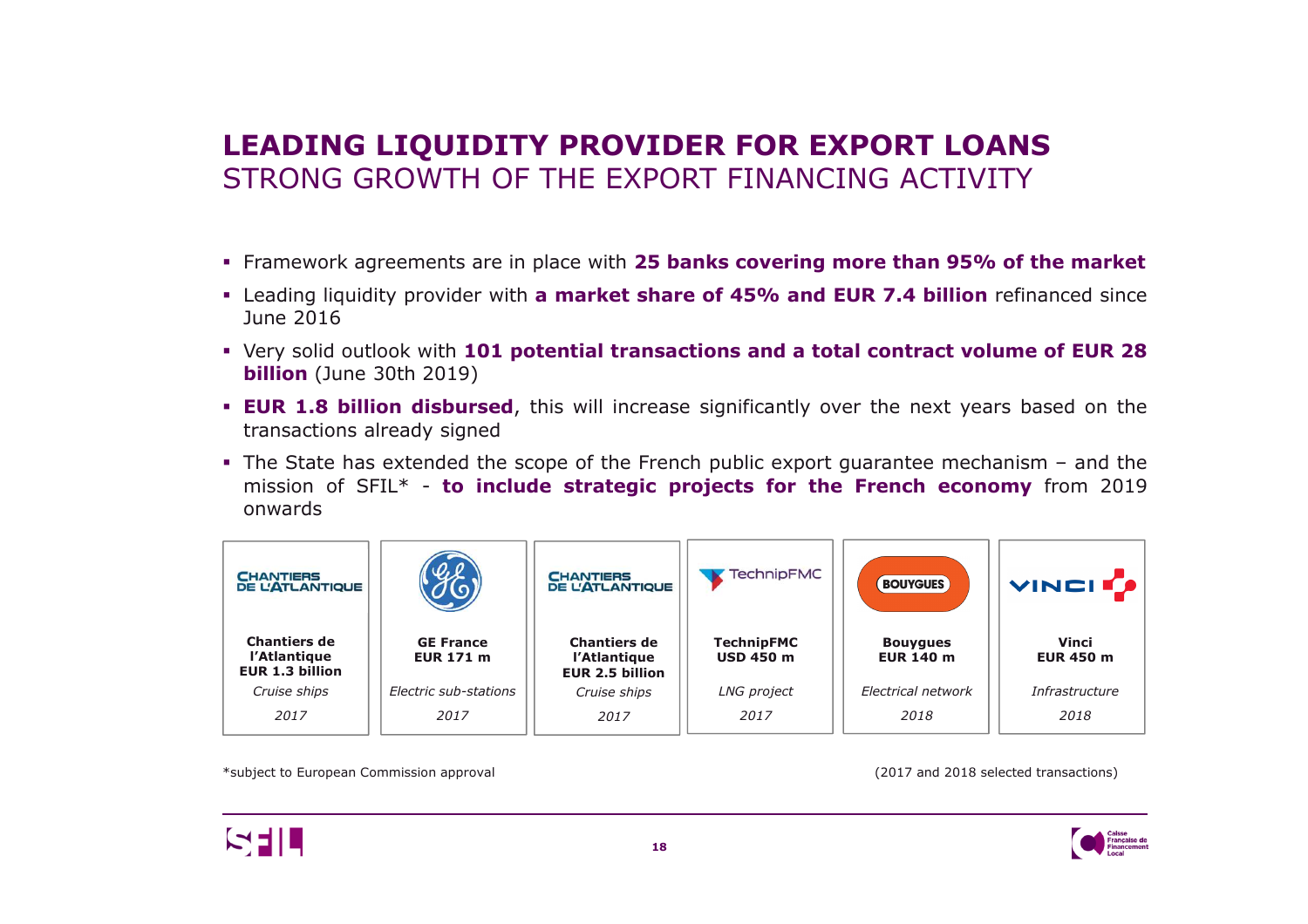## **AGENDA**

1. A PUBLIC SET UP WITH TWO PUBLIC POLICY MISSIONS

FIRST LENDER TO THE FRENCH LOCAL PUBLIC SECTOR

LEADING LIQUIDITY PROVIDER FOR EXPORT LOANS

#### **2. GROUP FUNDING STRATEGY**

CAFFIL - LEADING COVERED BOND ISSUER

SFIL – REGULAR BENCHMARK ISSUER IN EUR AND USD

ESG BOND ISSUANCE



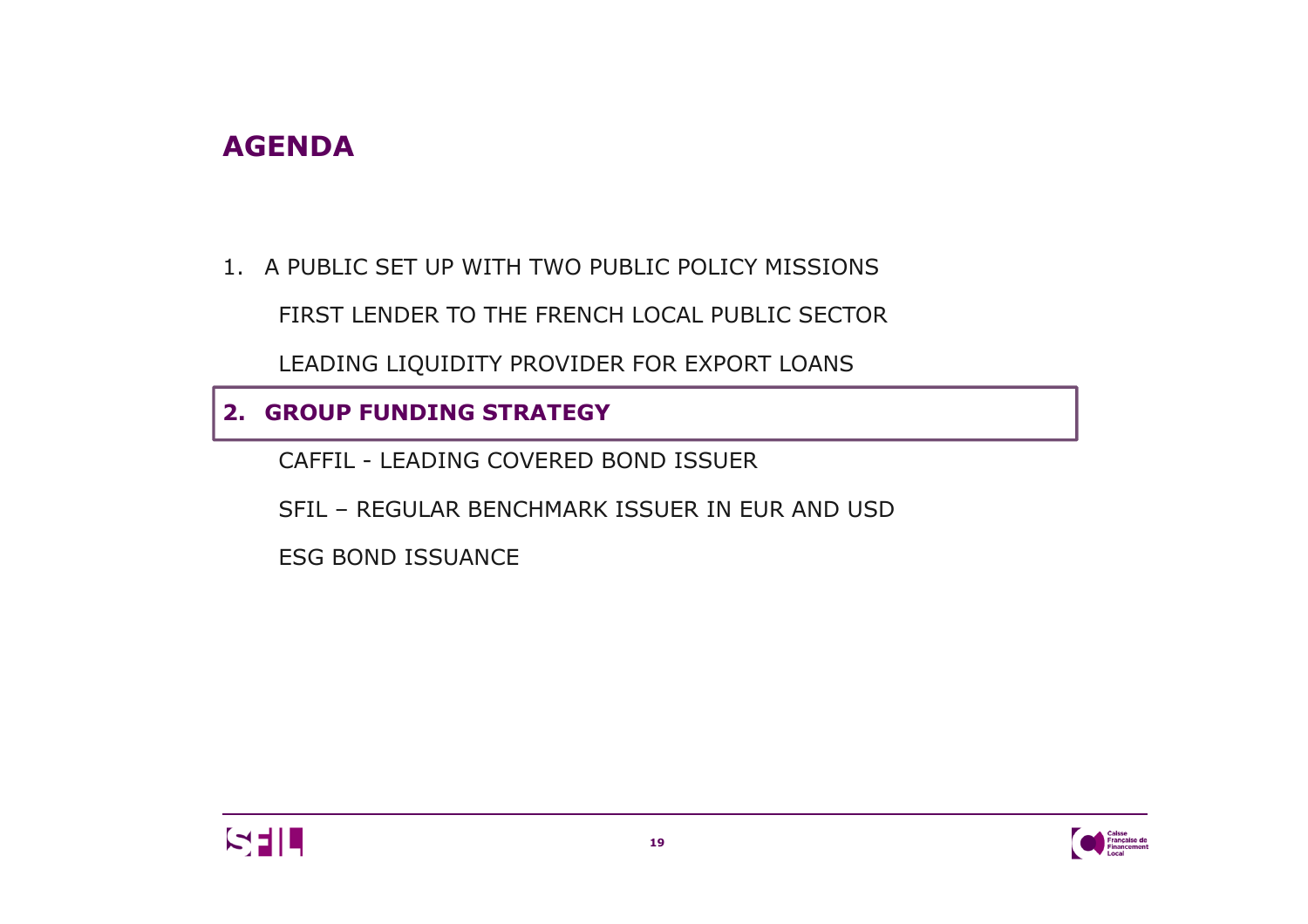# **GROUP FUNDING STRATEGY**FIVE SOURCES OF LIQUIDITY





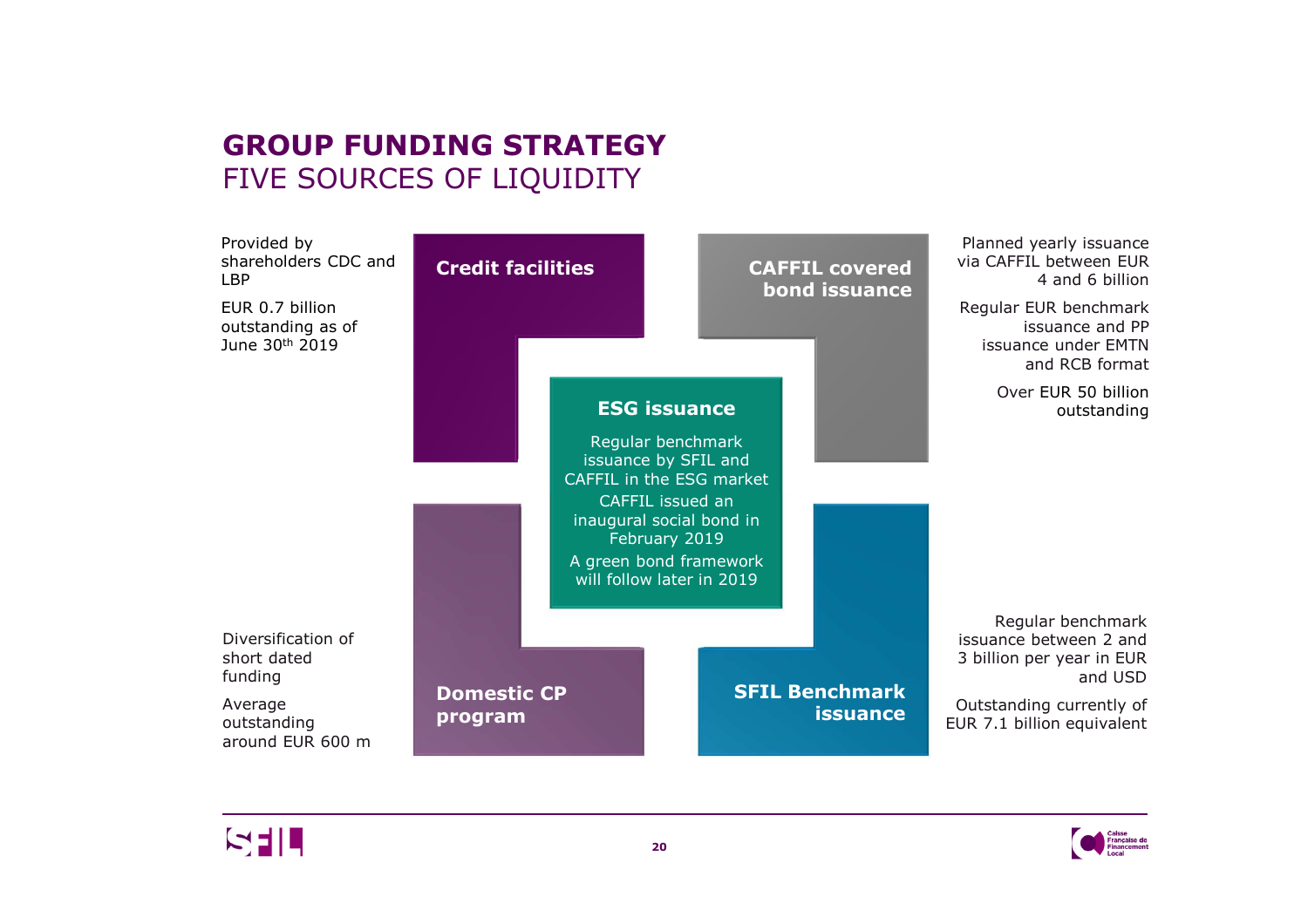## **AGENDA**

1. A PUBLIC SET UP WITH TWO PUBLIC POLICY MISSIONS

FIRST LENDER TO THE FRENCH LOCAL PUBLIC SECTOR

LEADING LIQUIDITY PROVIDER FOR EXPORT LOANS

2. GROUP FUNDING STRATEGY

**CAFFIL - LEADING COVERED BOND ISSUER**

SFIL – REGULAR BENCHMARK ISSUER IN EUR AND USD

ESG BOND ISSUANCE



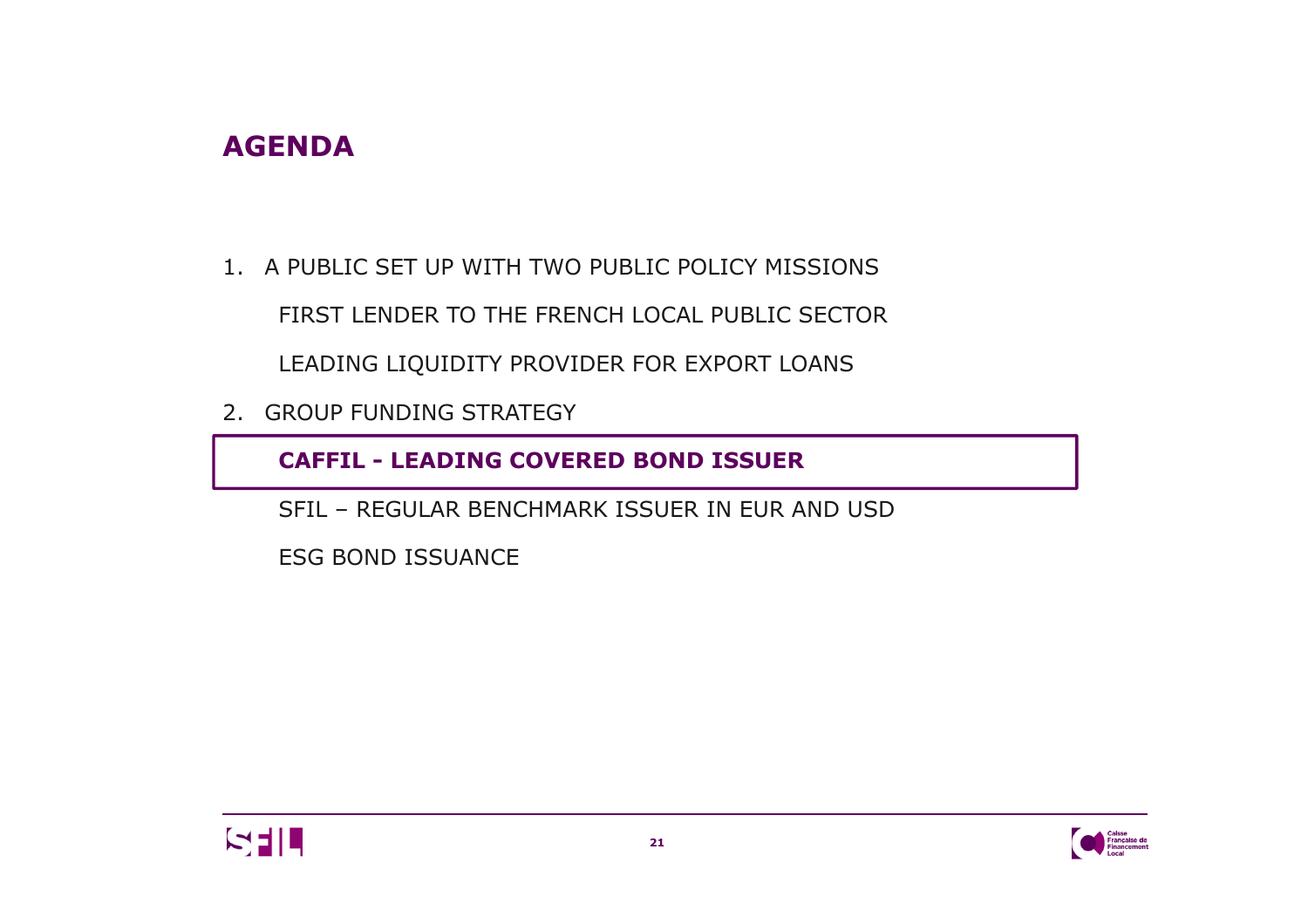## **CAFFIL - LEADING COVERED BOND ISSUER** STRONG COVERED BOND SET UP

- CAFFIL is the **leading European public sector covered bond issuer** with an outstanding over EUR <sup>51</sup> billion
- Issuance under SCF framework, cover pool limited to **public sector assets**
- CAFFIL covered bonds are **CRR and UCITS compliant**, **LCR level 1, CBPP 3 eligible** and benefit from a **10% risk weighting** (standardized approach)
- Issuance under **hard bullet format**
- ECBC Covered Bond Label
- Comfortable level of regulatory **overcollateralization of 11.6%** as of June <sup>30</sup>th <sup>2019</sup>

|               | Moody's | <b>S&amp;P</b> | <b>DBRS</b> |
|---------------|---------|----------------|-------------|
| <b>CAFFIL</b> | Aaa     | $AA+$          | AAA         |
| <b>SFIL</b>   | $Aa3*$  | AA             | AA (high)   |

\* Positive outlook

Covered bond ratings of CAFFIL are capped one notch above SFIL for S&P



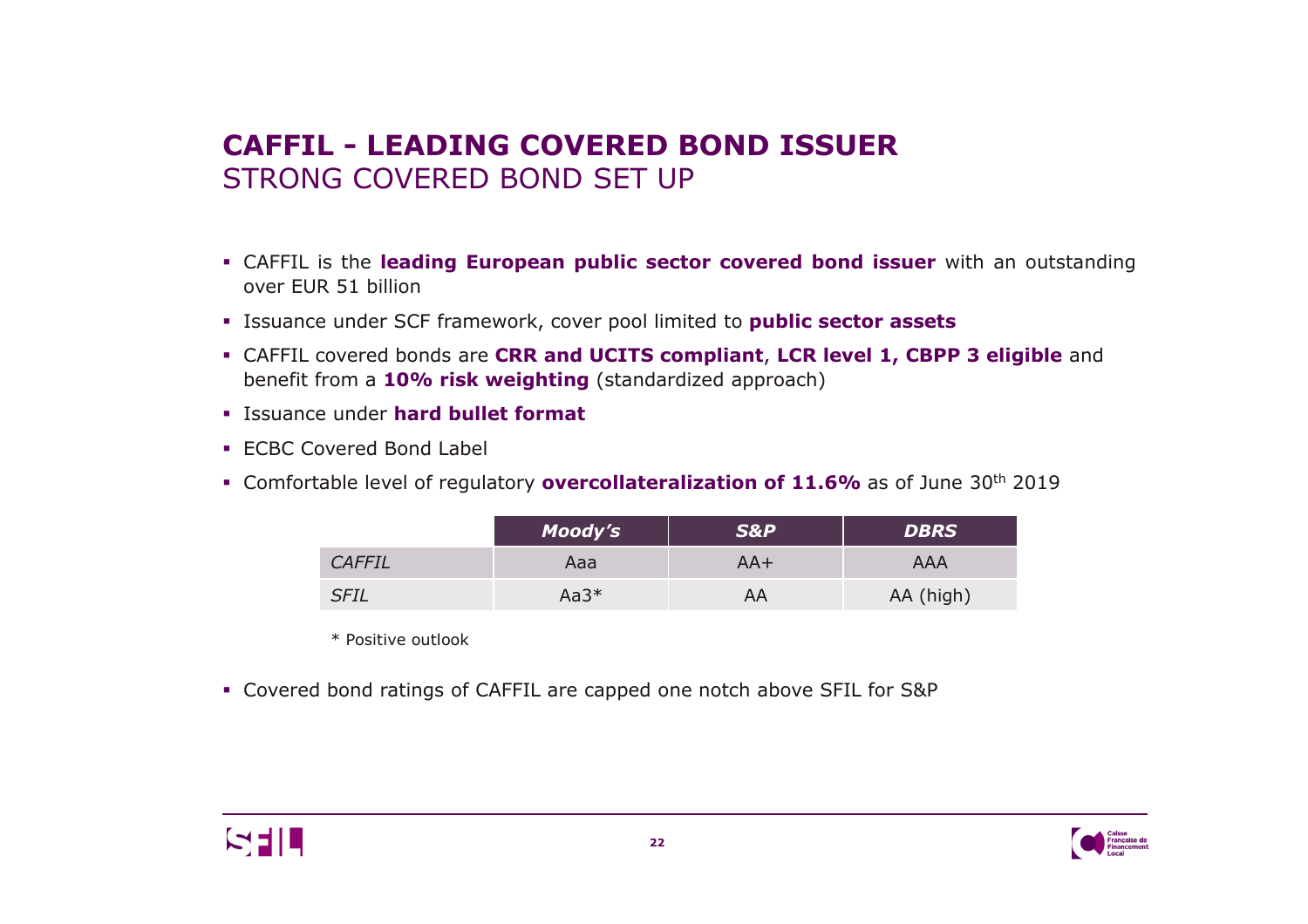# **CAFFIL - LEADING COVERED BOND ISSUER** COVERED BOND ISSUANCE WITH ONE SINGLE COVER POOL

- **Die single cover pool** for French local public sector loans and refinancing loans with French<br>State quarantee State guarantee
- Transfer of local public sector loans from La Banque Postale **via true sale to CAFFIL**
- Refinancing of export loans via <sup>a</sup> **refinancing loan fromm CAFFIL to SFIL** with an irrevocable<br>ublic (enhanced quarantee mechanism and unconditional 100% guarantee by the French Republic (enhanced guarantee mechanism<br>Iaw n°2012-1510 law <sup>n</sup>°2012-1510





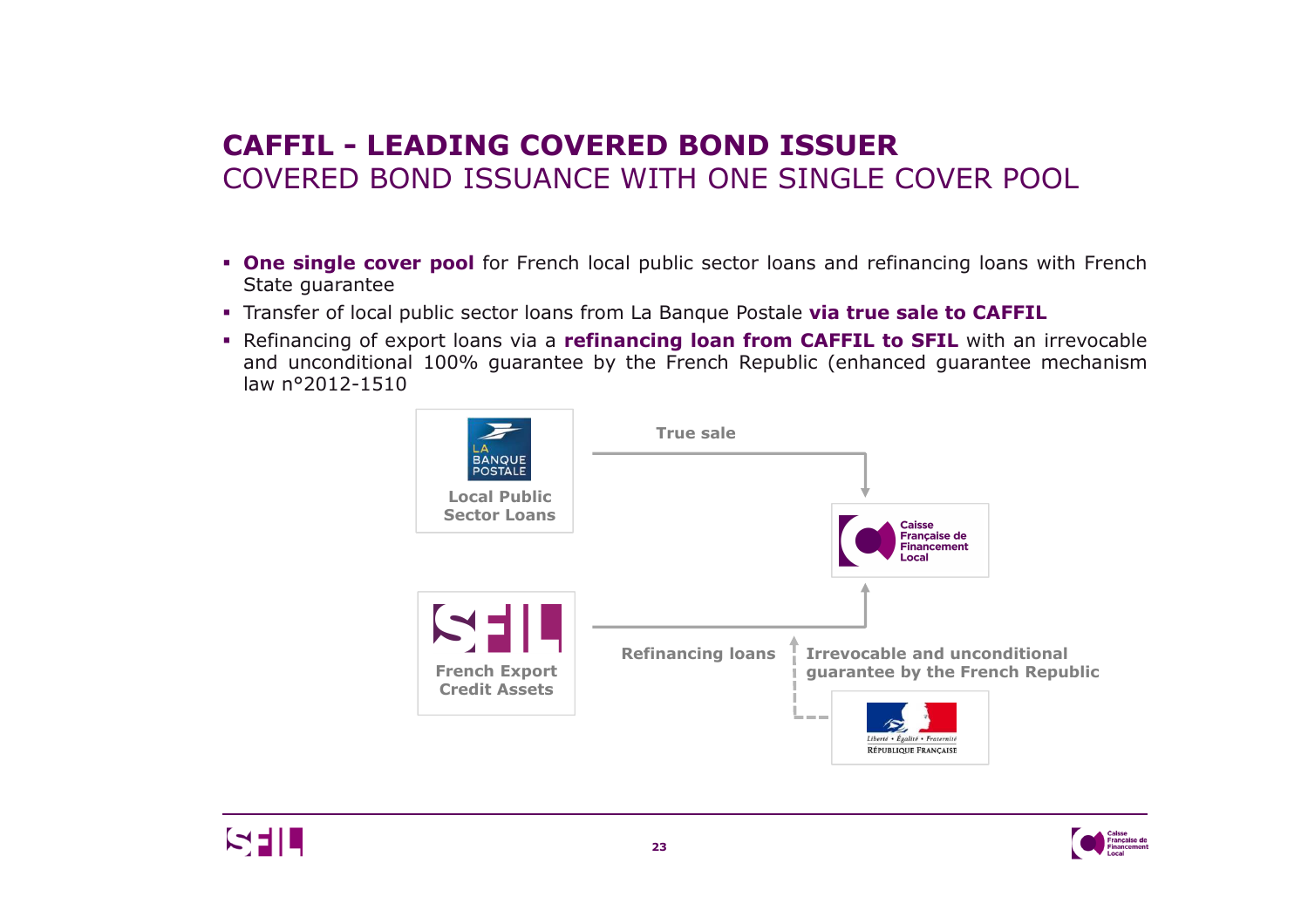## **CAFFIL - LEADING COVERED BOND ISSUER** HIGHLY REGARDED COVERED BOND ISSUER

- Annual issuance **between EUR 4 and 6 billion**
- **Over EUR 51 billion** outstanding public sector covered bonds
- Over **EUR 33 billion raised since 2013 with 20 benchmark transactions**
- Leading benchmark issuer in the long maturity segment, **60% of issuance since 2013 with a maturity above 10 years**
- Very strong investor base with **433 investors**
- Regular private placement activity under RCB and EMTN format





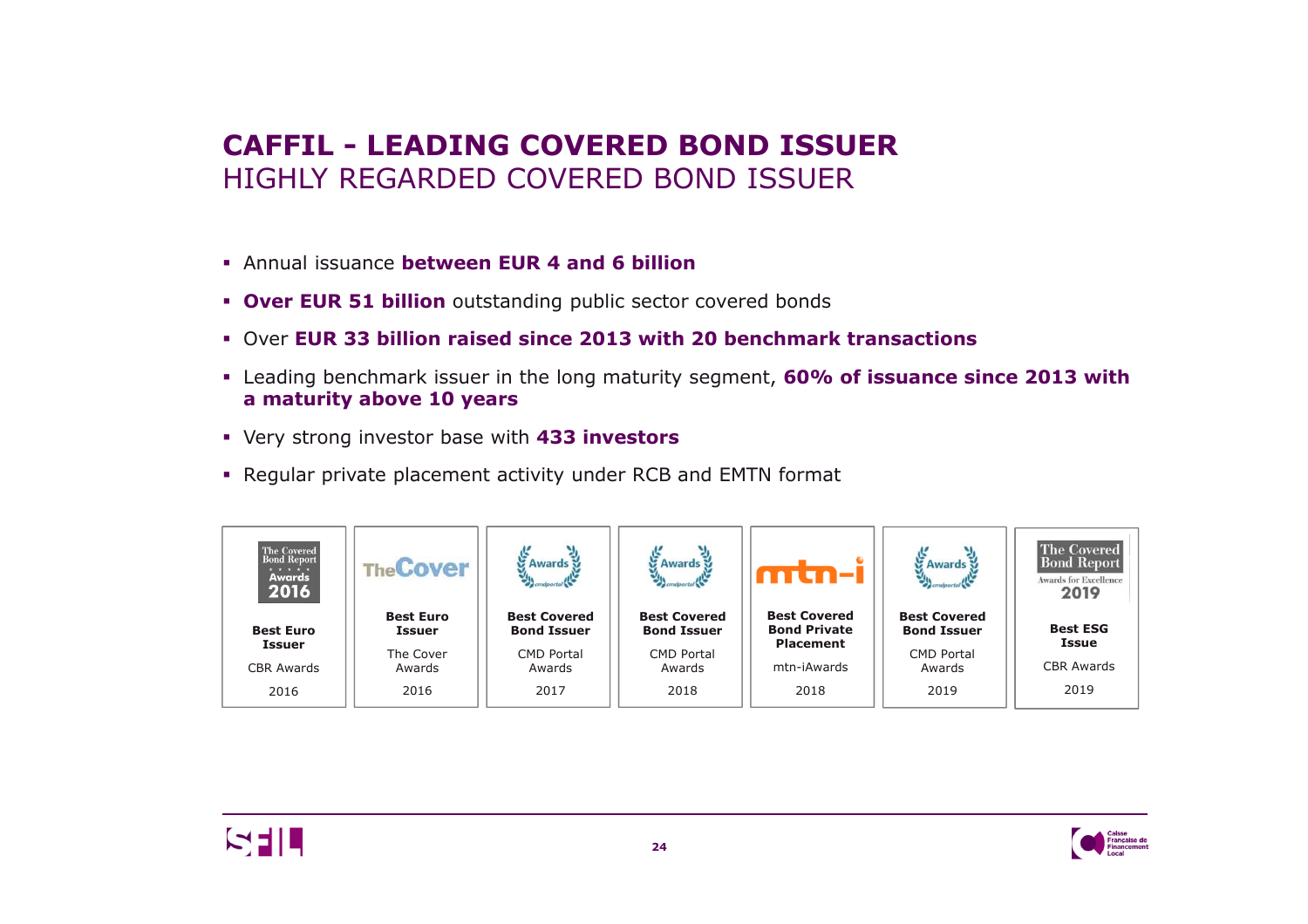## **CAFFIL - LEADING COVERED BOND ISSUER** COVERED BOND FUNDING STRATEGY

- **Regular benchmark issuance in EUR** with <sup>a</sup> complete reference curve
- **Active private placement issuance** to meet investors needs under both EMTN and RCB<br>**Format focus on long maturities** format, focus on long maturities





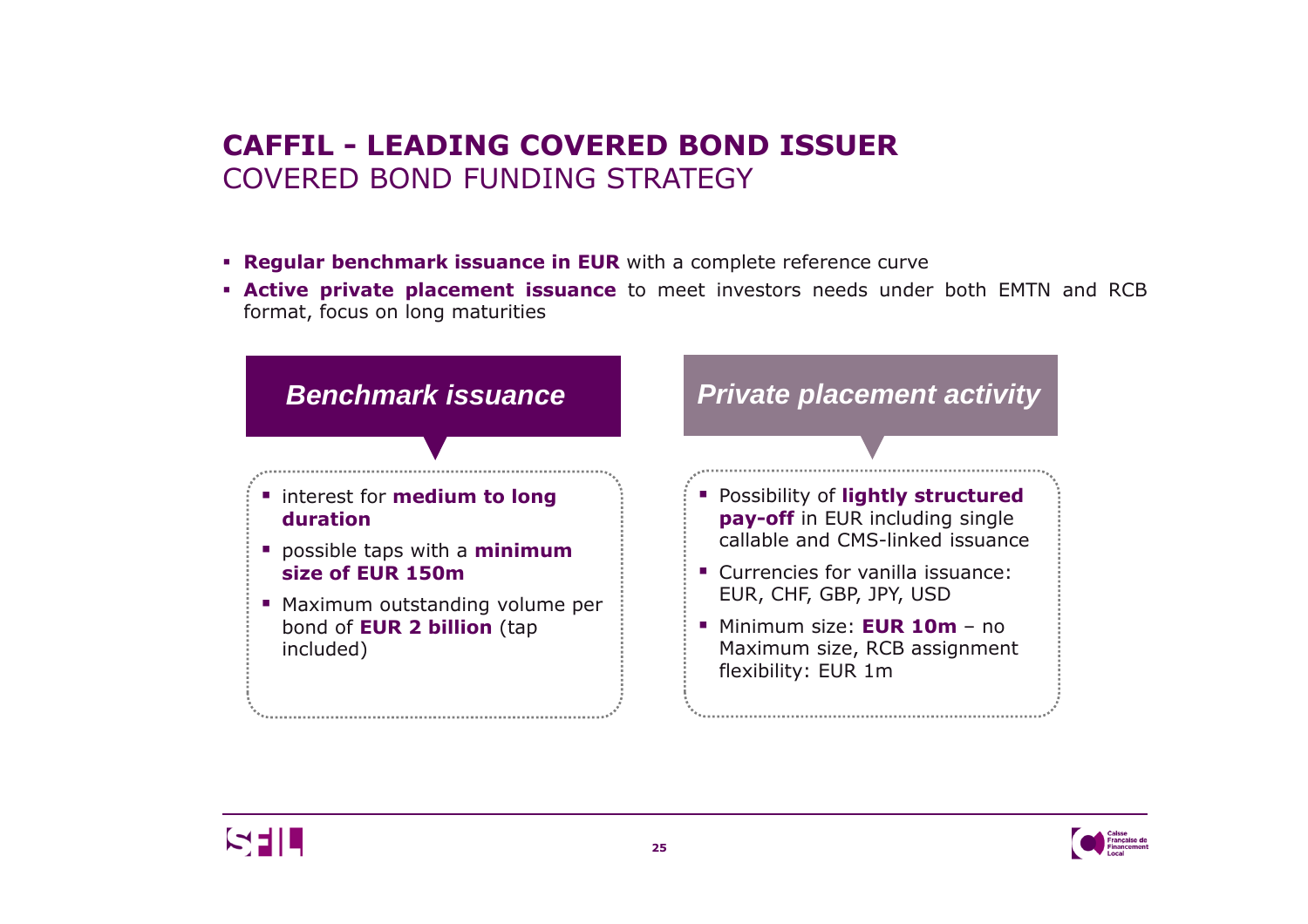#### **CAFFIL - LEADING COVERED BOND ISSUER** CAFFIL - EUR 1.25 BILLION DUAL TRANCHE TRANSACTION

- **Great success of the first public transaction of CAFFIL in 2019 launched on January 8th 2019**
- **EUR 1.25 billion dual tranche transaction** (6 and <sup>15</sup> years)
- A consolidated order book of EUR 2.4 billion reflecting the strong investor demand for both<br>tranches with 110 different investors involved tranches with **<sup>110</sup> different investors involved**

|                                 | 6 Y tranche              | 15 Y tranche  |
|---------------------------------|--------------------------|---------------|
| Volume                          | <b>EUR 750 m</b>         | EUR 500 m     |
| Coupon                          | $0.500\%$                | 1.450%        |
| <b>Trade date</b>               | <i>08/01/2019</i>        | 08/01/2019    |
| <b>Maturity date</b>            | 16/01/2025<br>16/01/2034 |               |
| <b>Reoffer</b><br><b>Spread</b> | $MS + 16 BP$             | $MS + 31 BP$  |
|                                 | $OAT + 36 BP$            | $OAT + 34 BP$ |
| <b>Reoffer Yield</b>            | 0.513%                   | 1.493%        |
|                                 |                          |               |

#### *Terms & Conditions Investor distribution*



Germany & Austria ■ France ■Benelux ■Nordics ■UK & Ireland ■Asia ■Other





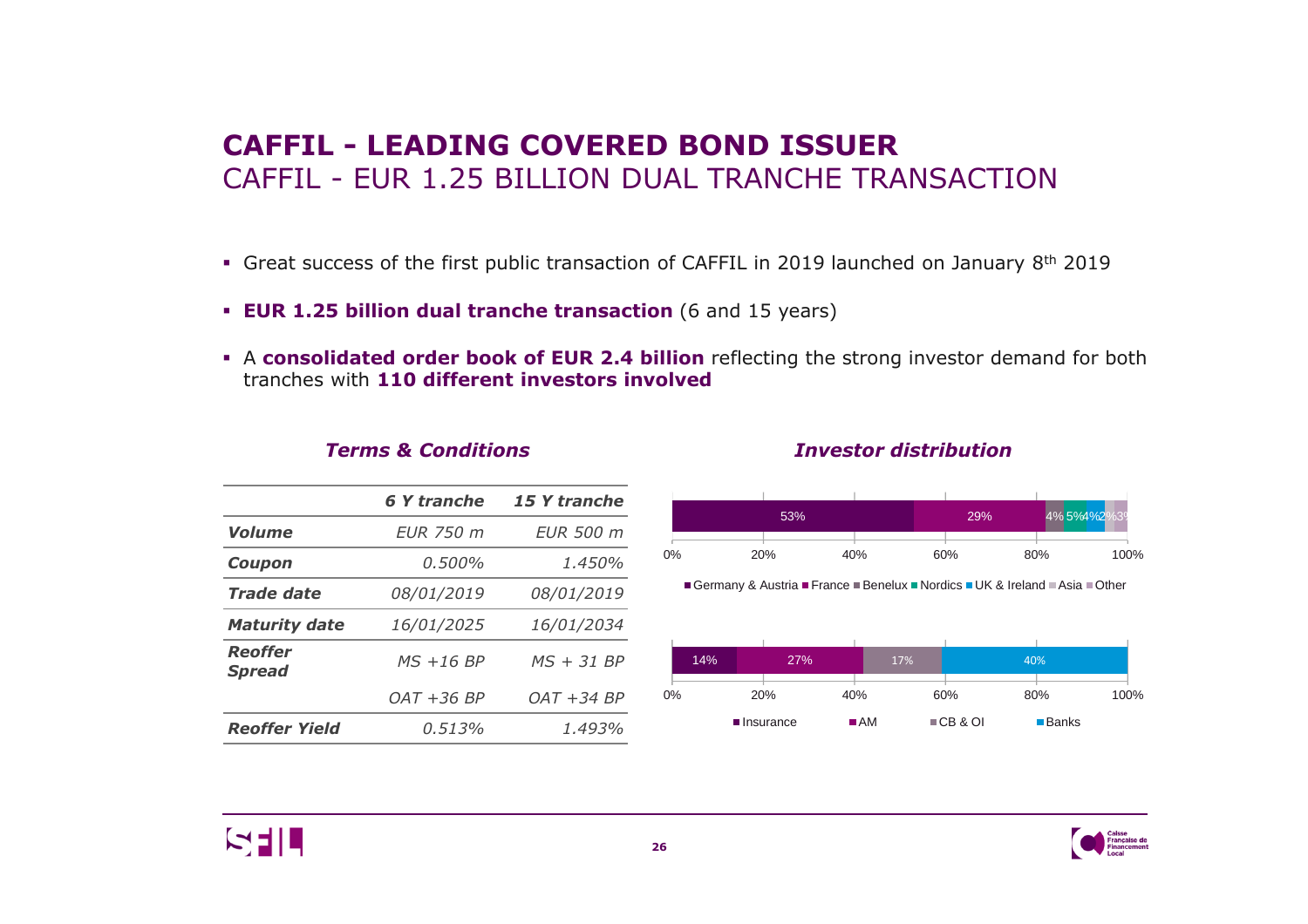## **AGENDA**

1. A PUBLIC SET UP WITH TWO PUBLIC POLICY MISSIONS FIRST LENDER TO THE FRENCH LOCAL PUBLIC SECTOR LEADING LIQUIDITY PROVIDER FOR EXPORT LOANS

2. GROUP FUNDING STRATEGY

CAFFIL - LEADING COVERED BOND ISSUER

**SFIL – REGULAR BENCHMARK ISSUER IN EUR AND USD**

ESG BOND ISSUANCE



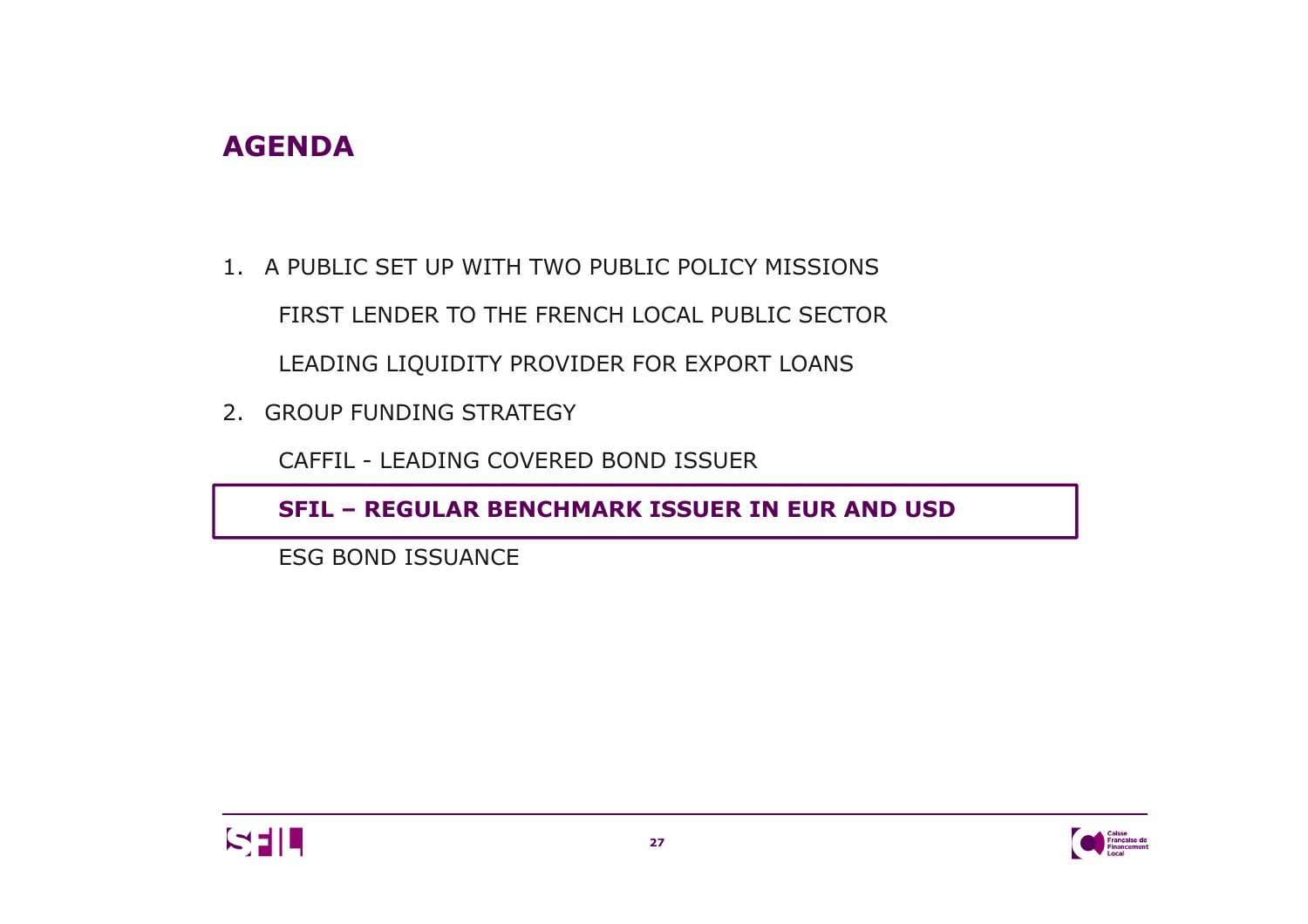# **SFIL – REGULAR BENCHMARK ISSUER IN EUR AND USD**  REGULAR BENCHMARK ISSUANCE BY SFIL

- Focus on **benchmark issuance in EUR and USD** to build <sup>a</sup> reference curve in both markets
- **Seven benchmark transactions** launched since 2016 leading to a total outstanding of **EUR**<br>**7.1 billion equivalent** diversified investor hase with **207 investors 7,1 billion equivalent,** diversified investor base with **<sup>207</sup> investors**
- **Two to three benchmark transactions planned for 2019** with focus on maturities between<br>3 and 10 years <sup>3</sup> and <sup>10</sup> years





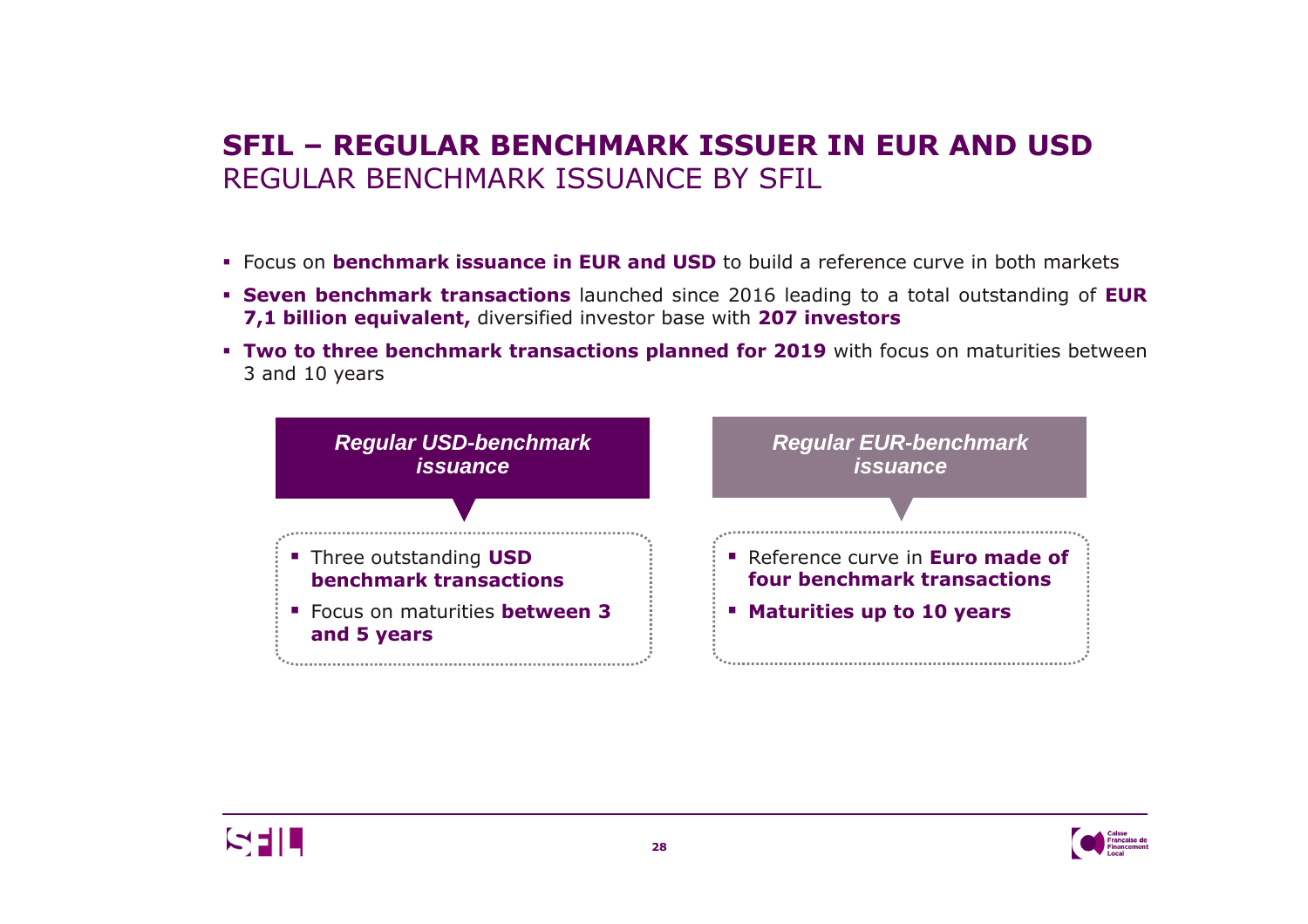### **SFIL – REGULAR BENCHMARK ISSUER IN EUR AND USD**  USD 1.25 BILLION 3 YEAR BENCHMARK

- Mandate announcement on Monday April <sup>15</sup>th followed by strong investor response with **IOIs above USD 1.25 billion**
- Launch of the transaction on Tuesday April <sup>16</sup>th at 09:00 am with <sup>a</sup> guidance of **MS +19 area** with the **orderbook reaching USD 1.75 billion** before noon
- Pricing of the transaction in the afternoon at MS +18 BP on the back of a final **orderbook**<br>above USD 1.85 billion with participation of 44 different investors **above USD 1.85 billion** with participation **of <sup>44</sup> different investors**
- Record participation by **central banks and official institutions** representing **68%** of allocations
- Investors from **Asia and the Americas** took up **50% of the transaction**

| <i><b>Issuer</b></i>  | SFIL              |
|-----------------------|-------------------|
| Volume                | USD 1.25 billion  |
| Coupon                | 2.625%            |
| Trade date            | 15/04/2019        |
| <b>Maturity date</b>  | 25/04/2022        |
| <b>Reoffer Spread</b> | $MS$ USD $+18$ BP |
|                       | UST +24.8 BP      |
| <b>Reoffer Yield</b>  | 2.635%            |
|                       |                   |



#### *Terms & Conditions Investor distribution*



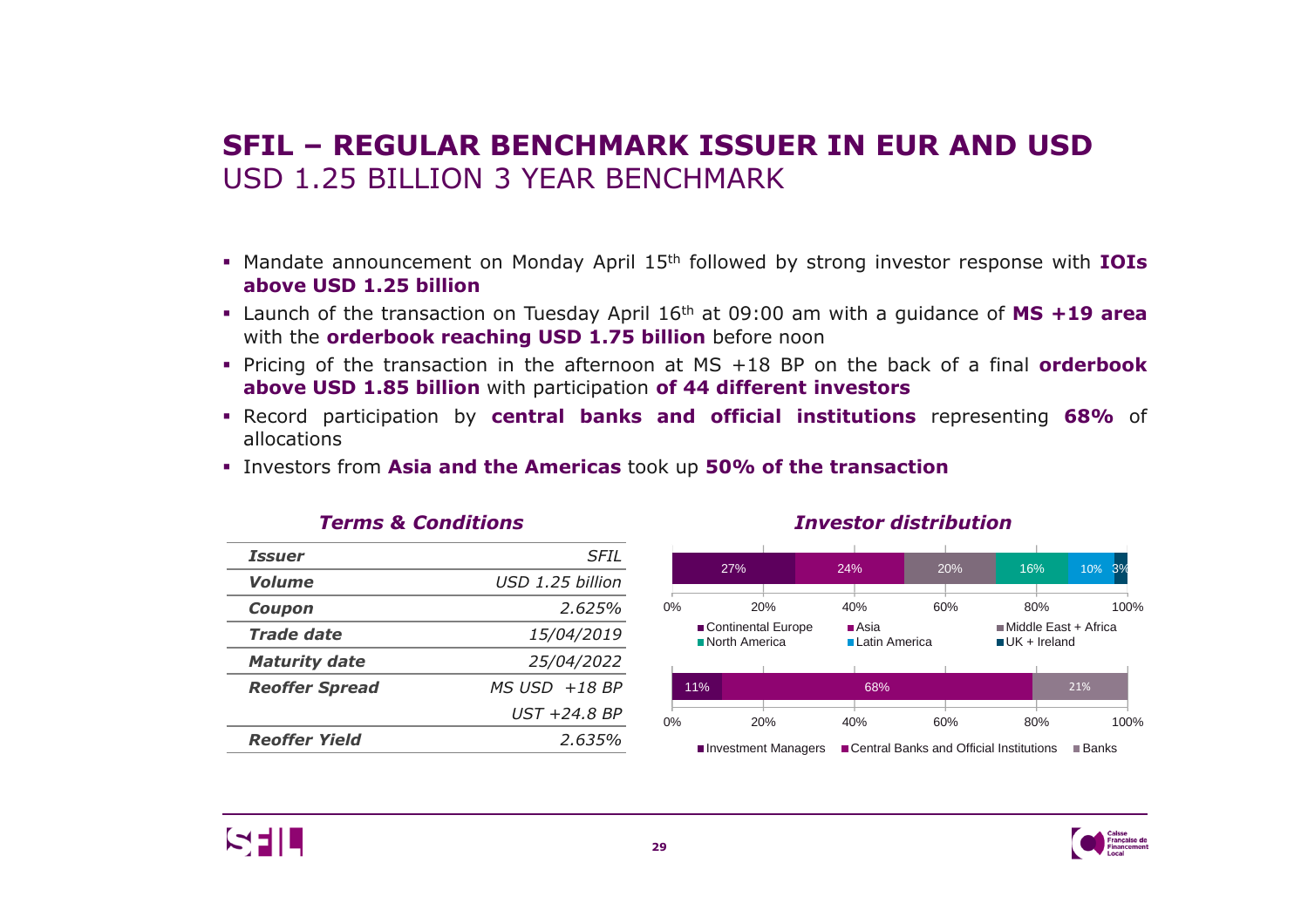### **SFIL – REGULAR BENCHMARK ISSUER IN EUR AND USD** EUR 1 BILLION 5 YEAR BENCHMARK

- **Announcement of the 7<sup>th</sup> public transaction of SFIL on Thursday May 16<sup>th</sup>**
- **Launch and pricing of the transaction on Friday May 17th at OAT + 29 BP / MS +3.8 BP**
- Final orderbook **above EUR 2.8 billion**, **the largest book ever reached by SFIL**
- Well diversified orderbook with **<sup>86</sup> investors involved**
- **Strong domestic interest** with 51% of the transaction placed in France
- Investment managers and banks represented **more than 75% of the demand**

| <i><b>Issuer</b></i>  | SFIL          |
|-----------------------|---------------|
| <b>Volume</b>         | FUR 1 billion |
| Coupon                | 0.000%        |
| Trade date            | 17/05/2019    |
| <b>Maturity date</b>  | 24/05/2024    |
| <b>Reoffer Spread</b> | $MS + 3.8 BP$ |
|                       | $OAT + 29 BP$ |
| <b>Reoffer Yield</b>  | - 0.001%      |
|                       |               |

*Terms & Conditions*

#### *Investor distribution*



Investment Managers ■Banks ■Central Banks and Official Institutions ■Insurance



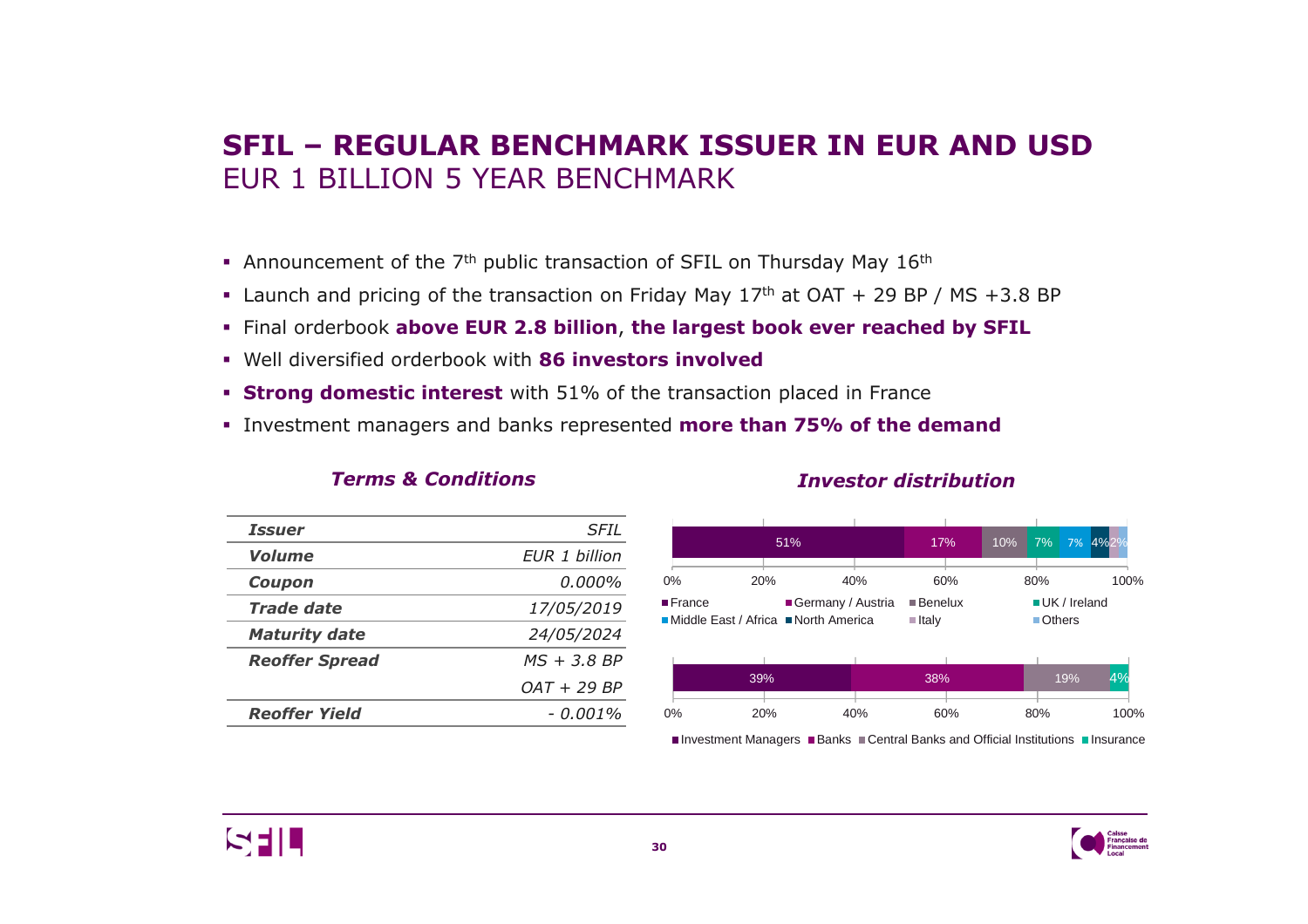## **AGENDA**

- 1. A PUBLIC SET UP WITH TWO PUBLIC POLICY MISSIONS FIRST LENDER TO THE FRENCH LOCAL PUBLIC SECTOR LEADING LIQUIDITY PROVIDER FOR EXPORT LOANS
- 2. GROUP FUNDING STRATEGY

CAFFIL - LEADING COVERED BOND ISSUER

SFIL – REGULAR BENCHMARK ISSUER IN EUR AND USD

**ESG BOND ISSUANCE** 



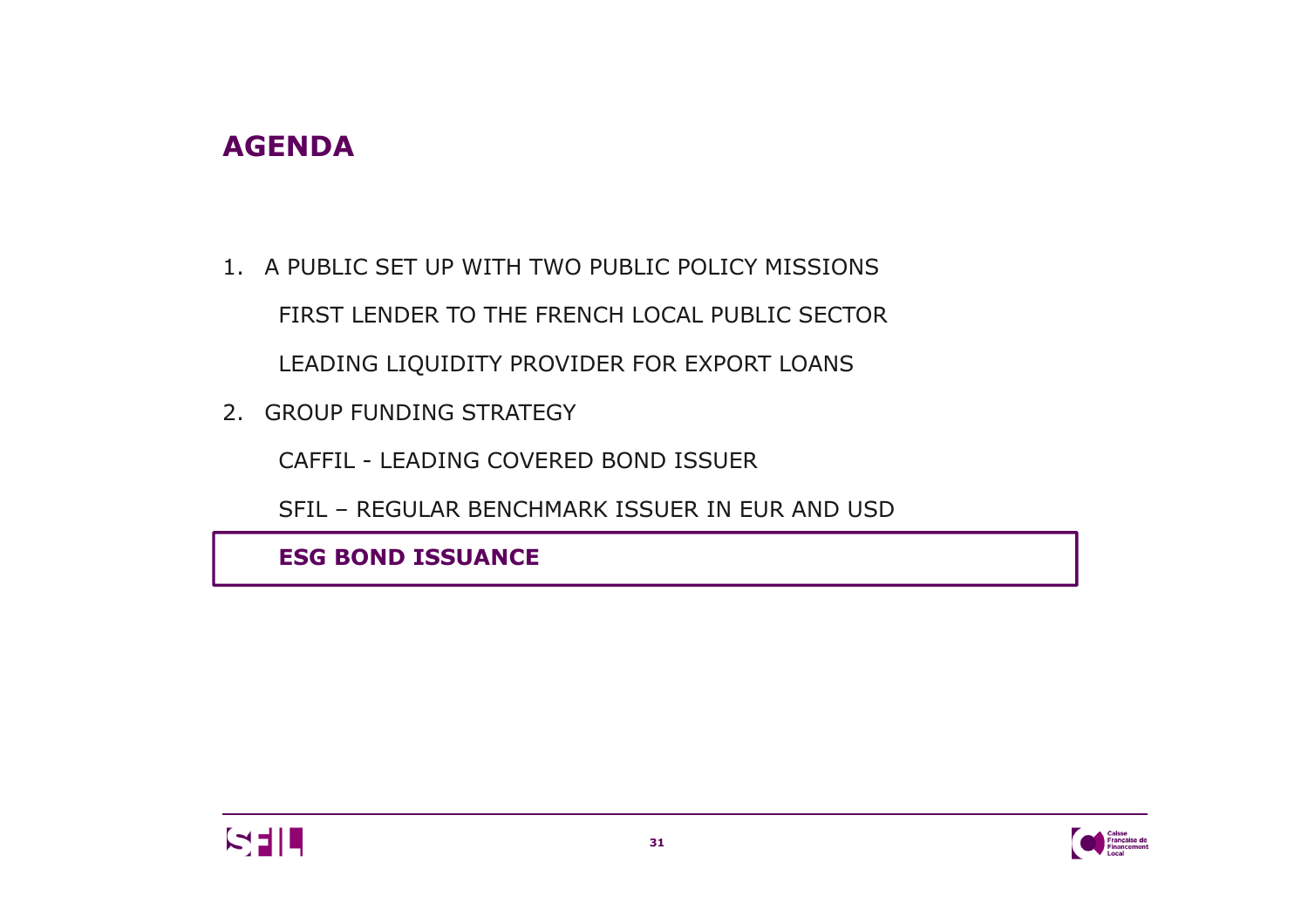## **ESG BOND ISSUANCE** FOCUS ON FINANCING GREEN AND SOCIAL INVESTMENTS

- **Public sector green and social projects** in France are to a large extent managed by local<br>authorities local government represents **more than 80% of public investments in** authorities – local government represents **more than 80% of public investments in environmental protection** (including local public transport, green buildings, water and waste management) **and education**
- **ESG ratings** reflect the environmental and social commitment of SFIL group<br>————————————————————



- <sup>A</sup> first **social bond transaction** with <sup>a</sup> focus on the financing of **investments of public hospitals** in France was launched in February <sup>2019</sup>
- Discussions are ongoing to **provide specific loans for green projects** by French local authorities with plans for <sup>a</sup> **green bond transaction later on in <sup>2019</sup>**
- As leading lender to the French local public sector, SFIL Group **plans to be regular issuer of green and social bonds market** to give investors the possibility to participate in the financing of green and social projects in France



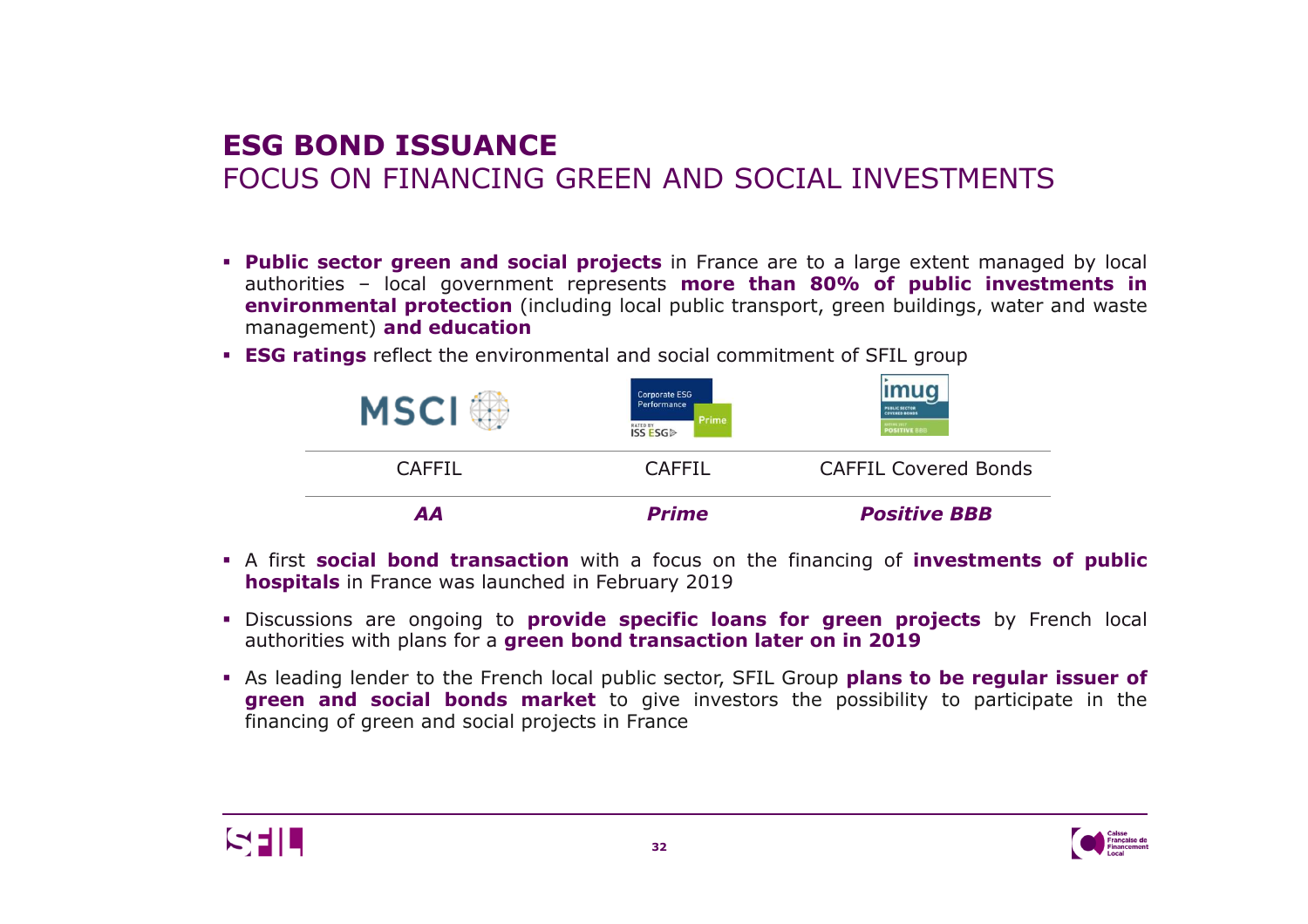### **ESG BOND ISSUANCE** SOCIAL BOND FRAMEWORK IN LINE WITH ICMA PRINCIPLES

| <b>Use of proceeds</b>                                                  | Social notes will be used to finance and/or refinance the <b>portfolio of loans</b><br>to French public hospitals (new loans and loans originated since 2013)                                                                                                                                                                                                                |  |  |
|-------------------------------------------------------------------------|------------------------------------------------------------------------------------------------------------------------------------------------------------------------------------------------------------------------------------------------------------------------------------------------------------------------------------------------------------------------------|--|--|
| <b>Process for Project</b><br><b>Evaluation and</b><br><b>Selection</b> | Investment plans of public hospitals are coordinated by the Regional<br><b>Health Agencies</b> ensuring that investments are in line with overall public<br>healthcare objectives<br>In addition, the credit decision by SFIL is in part based on an extra-financial<br>analysis of the public hospital to assess the Healthcare Added Value<br>("HAV") of a public hospital |  |  |
| <b>Management of</b><br>proceeds                                        | internal systems track the use of proceeds of the Social Notes and monitor<br>the Health Loan Portfolio. Social Notes are managed under a <b>portfolio</b><br>approach, i.e. the total outstanding amount of Social Notes is always<br>lower than the size of the Health Loan Portfolio                                                                                      |  |  |
| <b>Reporting</b>                                                        | Allocation reporting will be available within one year from the date<br>issuance and annually thereafter until full allocation. In addition, SFIL will<br>report on social impact indicators                                                                                                                                                                                 |  |  |
| <b>DEVELOPMENT</b>                                                      | <b>3</b> GOOD HEALTH<br><b>3</b> AND WELL-BEING<br>SUSTAINABLE CITTES<br>QUALITY<br>Education                                                                                                                                                                                                                                                                                |  |  |



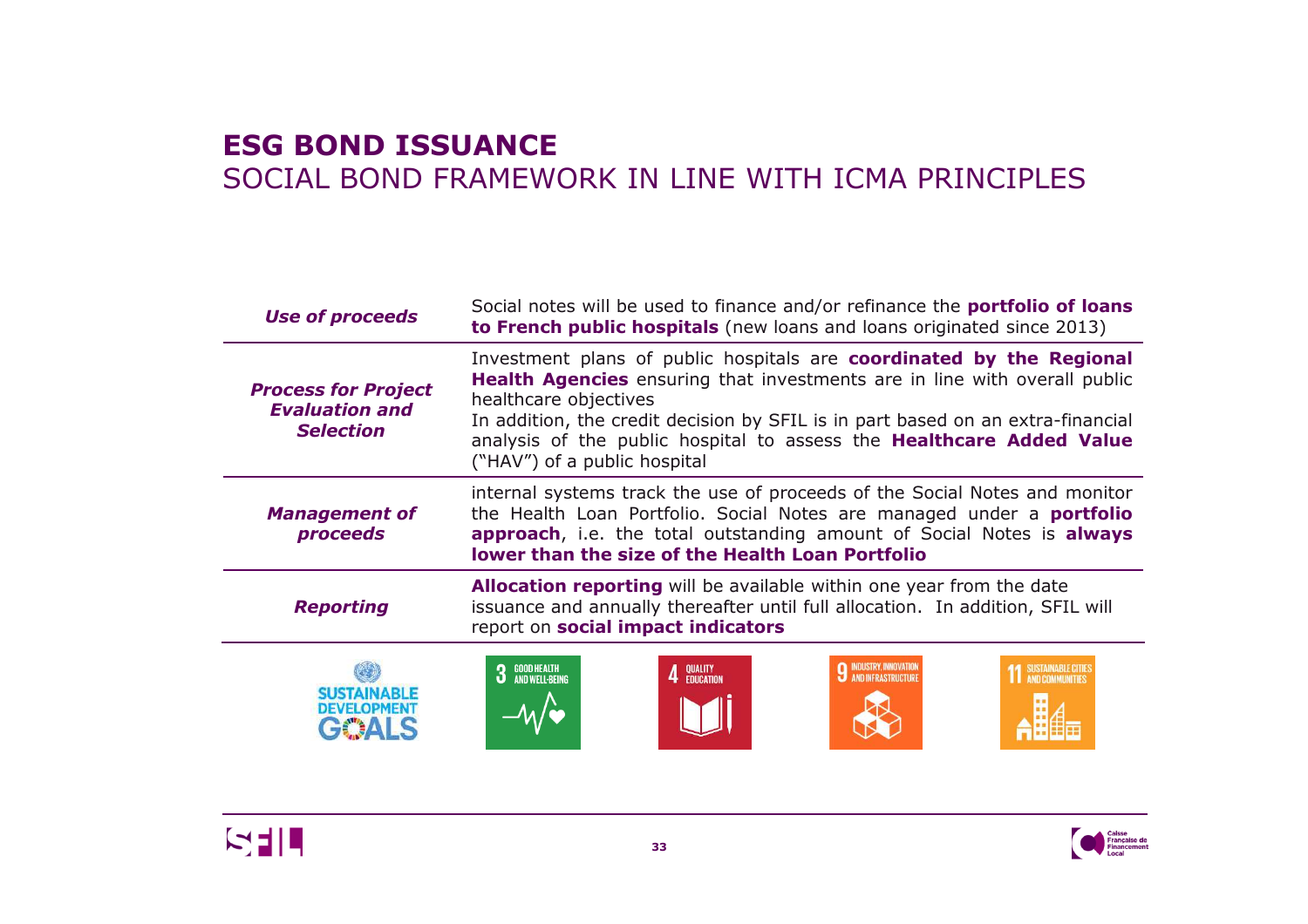#### **ESG BOND ISSUANCE** FINANCING OF FRENCH PUBLIC HOSPITALS

- The Social Bond framework of SFIL Group for **issuance by both SFIL and CAFFIL** has been set up to provide financing for investments by French public hospitals
- **IDITY IS 2018 THEORY IS 2018 THEORY IS 2019 UNITY ARTLE <b>Direct Code de la Santé Publique')**, public hospitals have clearly defined health policy and social policy missions clearly defined health policy and social policy missions :
	- Provision of **public health services for the whole population**
	- Reducing **social inequalities, gender inequality and regional inequalities**
	- **Medical treatment is available people in a situation of hardship (the elderly, poor,**<br>homeless) and free of charge in the **absence of health insurance** cover homeless) and free of charge in the **absence of health insurance** cover
	- **Administrative help** is made available ensure full access to public services





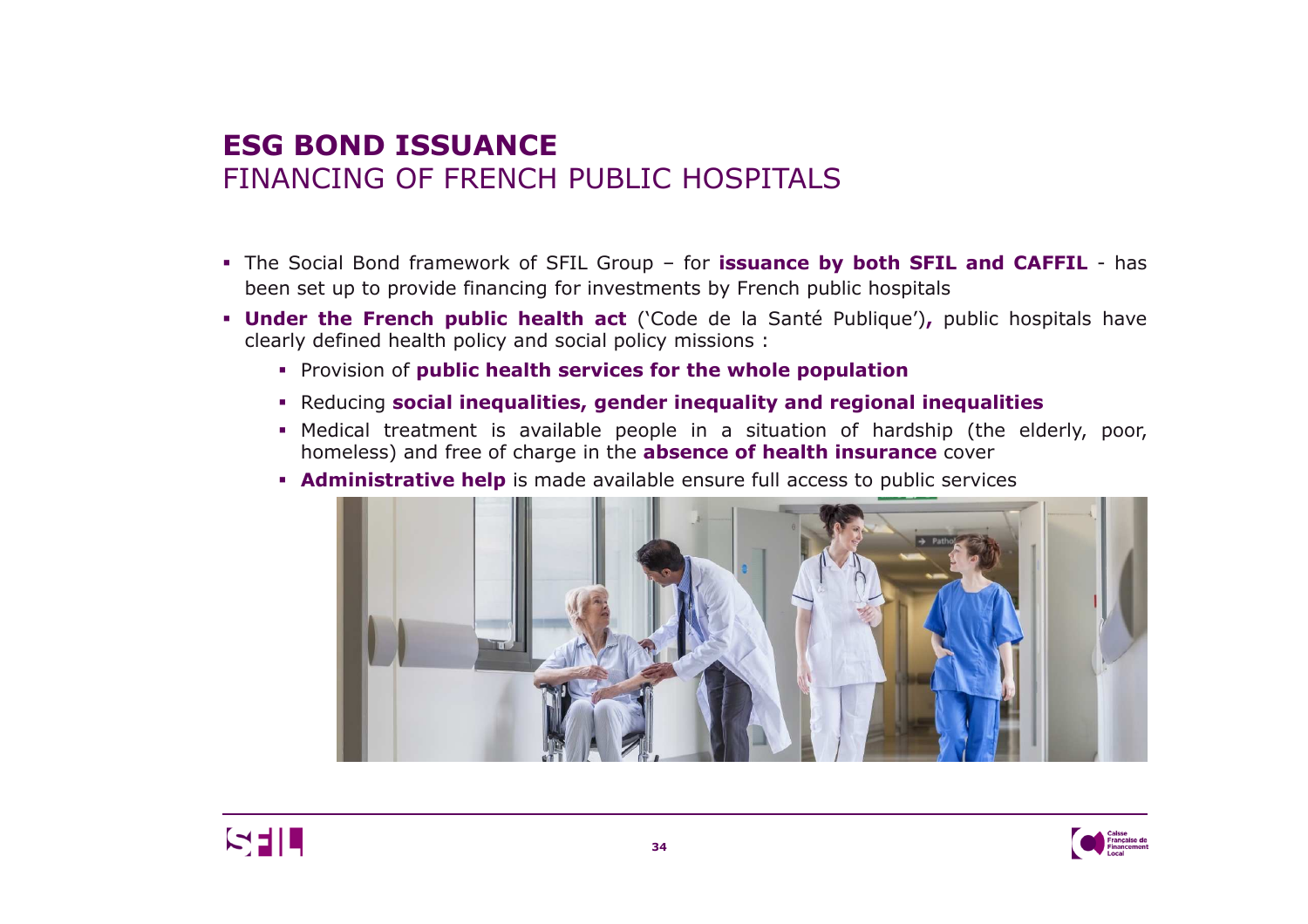# **ESG BOND ISSUANCE** EUR 1 BILLION 8 YEAR SOCIAL BOND TRANSACTION

- Inaugural social bond benchmark by CAFFIL financing **investments by French public hospitals based** on the social bond framework of SFIL Group
- The transaction was launched following an **extensive European roadshow** targeting investors in Paris, London, Frankfurt, Copenhagen, Helsinki and in the Netherlands
- Strong investor demand, the orderbook above **EUR 2.6 billion after only two hours,** participation of **over <sup>110</sup> investors**, more than one third of the transaction has been allocated to **investors with <sup>a</sup> strong commitment to sustainable investment**
- This transaction marks the **first social covered bond out of France**, the first social bond by a **French public issuer** and the first European social bond **exclusively financing public hospitals**

| <i><b>Issuer</b></i>  | CAFFIL        |
|-----------------------|---------------|
| Volume                | FUR 1 billion |
| Coupon                | 0.500%        |
| Trade date            | 12/02/2019    |
| <b>Maturity date</b>  | 19/02/2027    |
| <b>Reoffer Spread</b> | $MS + 11 BP$  |
|                       | $OAT + 25BP$  |
| <b>Reoffer Yield</b>  | 0.578%        |
|                       |               |

#### *Terms & Conditions Investor distribution*



Germany & Austria **■** France ■Benelux ■Nordics ■UK & Ireland ■Asia ■Other





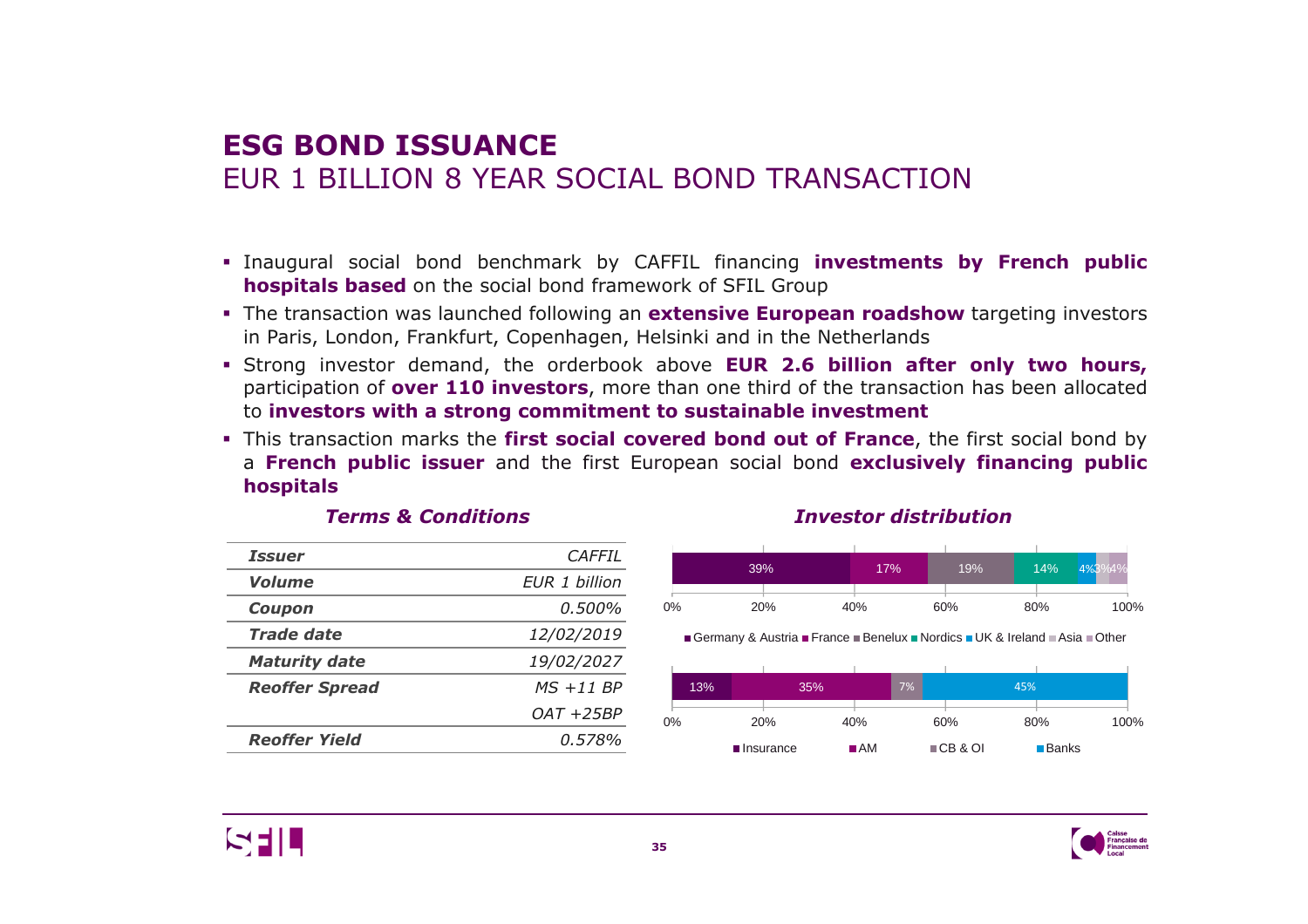# **KEY TAKE AWAYS**

- Status as **public development bank** debt classified as HQLA Level <sup>1</sup> and PSPP eligible with two public policy missions
- **Leadership position** in both business activities:<br> **Leadership position** in both business activities:
	- Market share in French **local public sector lending between 20% and 25%**
	- **45% market share** for the re-financing of **export loans** guaranteed by the State
- **Fig. 1** The planned transfer to CDC will not impact the degree of **commitment of the State and**<br>**CDC** to protect the economic basis and presence the financial strength of SEU **CDC** to protect the economic basis and preserve the financial strength of SFIL<br>
eru in the street of the street of the street of the street of the street of the street of the street of the s
- SFIL is <sup>a</sup> **leading French public agency** with **strong credit ratings, strong asset quality** and <sup>a</sup> very **diversified investor base** (523 investors)

**STANDARD & POOR'S**<br>RATINGS SERVICES

"We equalize our ratings on SFIL with those on France based on our view of SFIL's critical role for and integral link with the French government. We consider that there is an almost certain likelihood that the government would provide timely and sufficient *extraordinary support to SFIL in the event of financial distress."*

*S&P Rating Report, April <sup>25</sup>th <sup>2019</sup>*